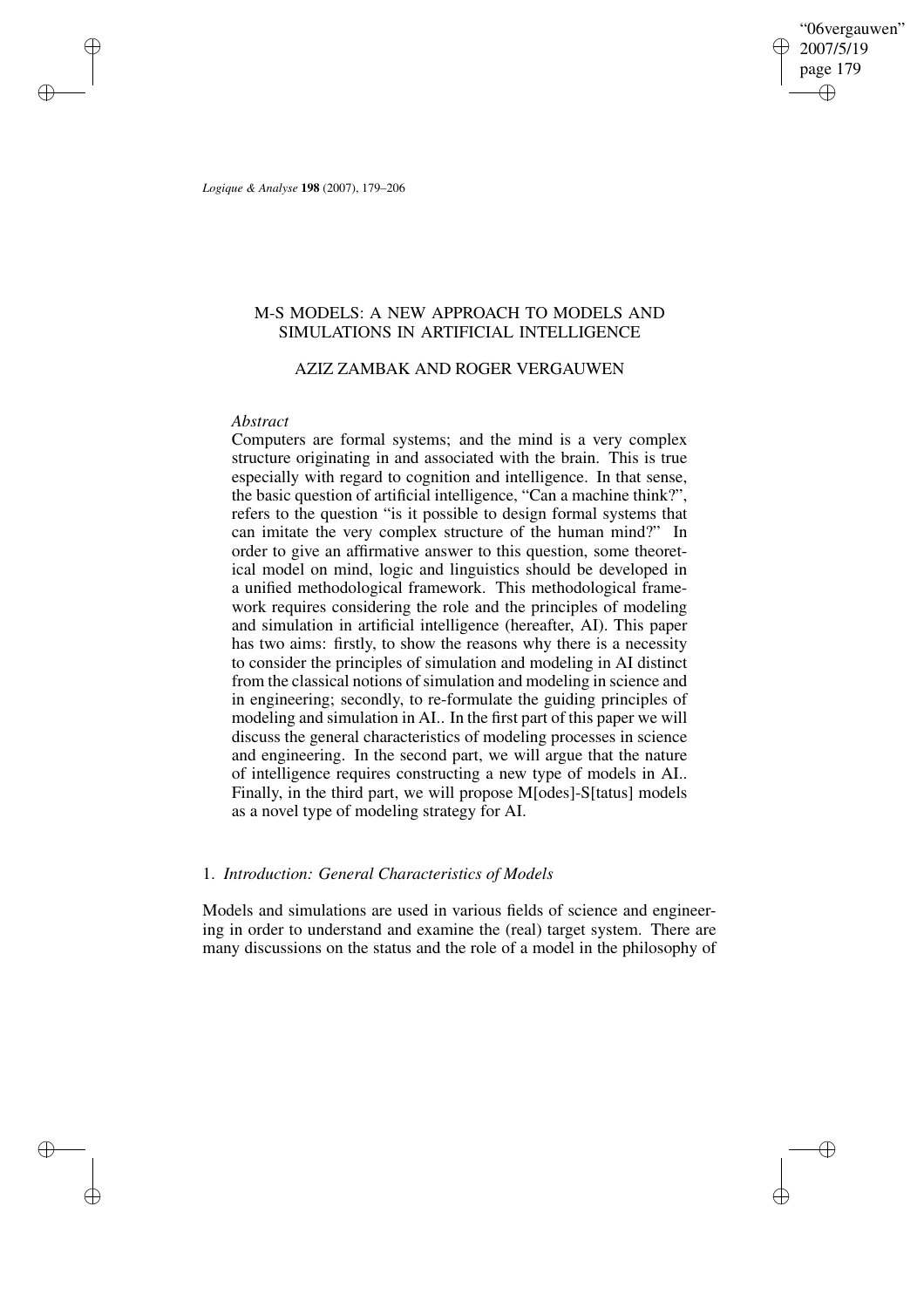"06vergauwen" 2007/5/19 page 180

✐

✐

✐

✐

science.<sup>1</sup> The underlying theme in these discussions is how to consider the term "model" in relation to the target system and how to define associated terms such as formalism, simulation, representation, validation, accuracy, realism, in this relation. Despite the varying approaches, there does seem to be a general agreement on certain features of a model.

A model is a representational system of the reality. There are, in the construction of a model, three main stages, namely the *target system*, the *source* and the *simulation*. In the first place, we make certain observations on the *target system*. Following that, these observations provide *sources* which help us building a theory of the structure and of the mechanism of the target system. And finally, if this theory has a systematized body of laws, i.e. codes, formulas, algorithms, hypothetical mechanisms etc., we look for the possibility of the *simulation* of this system. In the modeling process, every target system is an idealization of a circumstance considered to be real or realizable; and the *sources* are the derivations on the structure and the mechanism of the target system which can be, in principle, represented in a simulation.

A model *necessarily* fails to represent everything about a complex system. Therefore, it is a simplification of a complex system. Due to this fact, a model is not necessarily an explanation of a target system even if the model and the target system behave in the same way. Modeling aims at representing the target system in an informative, meaningful, symbolic, sizeable and reflective manner. These manners, however, though essential, are not sufficient for a complete comprehension of the very *nature* of the target system.

There are different types of models in terms of their application fields. Leatherdale (1974: 50) states some of these types of models as follows<sup>2</sup>: Logical, scale, mathematical, analogue, functional, theoretical, physical, formal, material, archaic, auxiliary, main, *post hoc*, complementary, phenomenological, simplifying, abstract and structural . In this section, scale and analogue models will be dealt in order to comprehend some aspects of the M-S model.

A scale model, such as a model aeroplane, displays the essential structures of a target system. It "cover[s] all likeness of material objects, systems, or processes, whether real or imaginary, that preserve relative proportions" (Max 1962: 220). In a scale model, the model represents the target system in

✐

✐

✐

<sup>&</sup>lt;sup>1</sup> See Achinstein (1965), Black (1962), Bunge (1973), Deutsch (1951), Harré (1970), Henry (1969), Hesse (1966), Max (1962), Wartofsky (1979), Way (1995), Zeigler (1976, 1979).

 $2$  There are also different classifications made by Harré (1970), Achinstein (1965), Black (1962).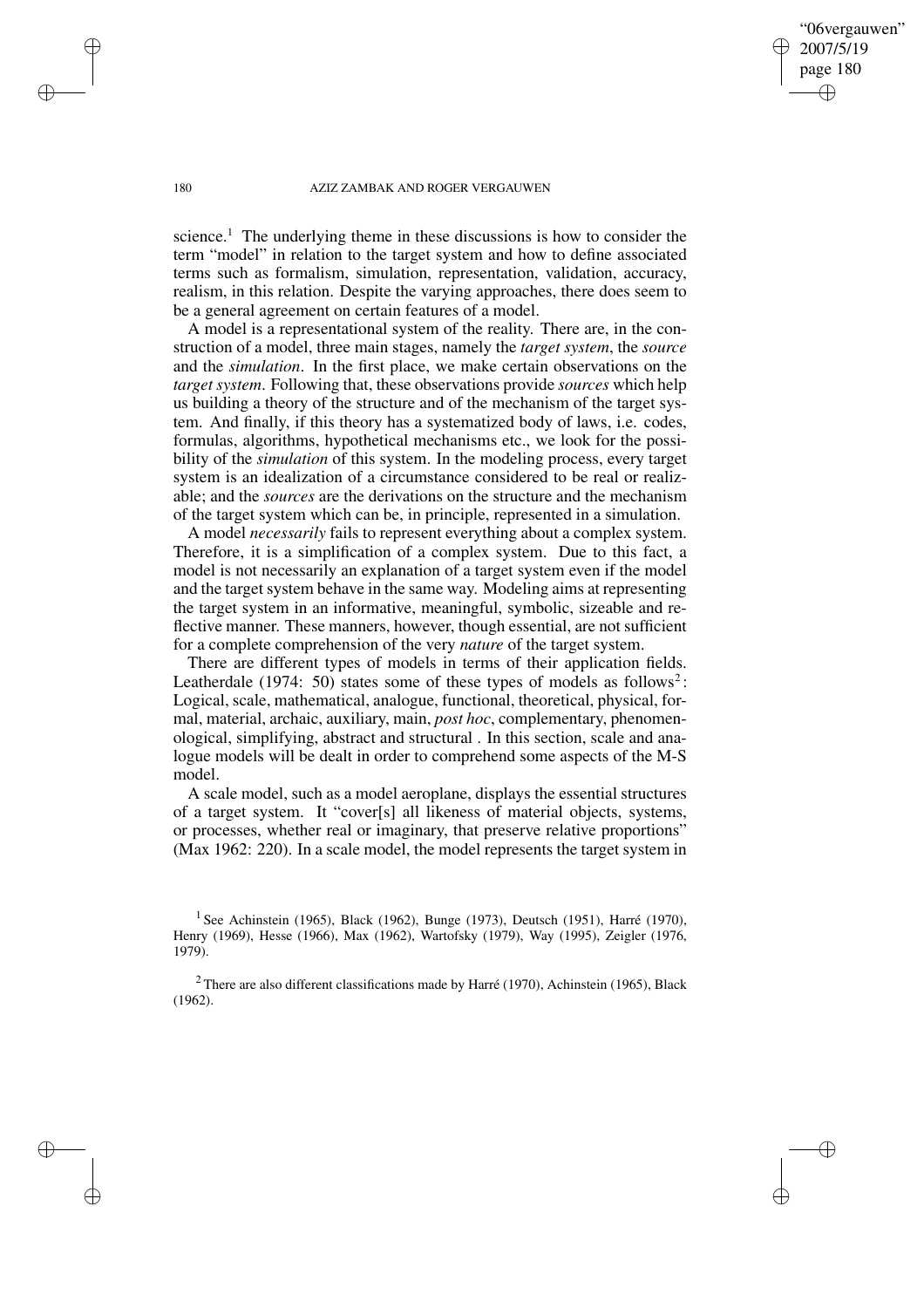✐

#### M-S MODELS: A NEW APPROACH TO MODELS AND SIMULATIONS IN AI 181

an *iconic*<sup>3</sup> sense. However, an analogue model, such as an electrical circuit model of a mechanical system, does not aim at resembling its target systems in an *iconic* sense. It is a *symbolic* representation of the target system, which is "designed to reproduce as faithful as possible in some new medium the *structure* or web of [internal] relationships in an original [target system]" (*Ibid*.: 222). While a scale model strives to imitate the material and the appearance of a target system, an analogue model attempts to imitate the structure of a target system and thereby is more abstract. Here the difference between scale and analogue models is important as to understand the role of *iconic* and *symbolic* representations in a model. That difference will also help us to comprehend some aspects of M-S models.

## 2. *Models and Simulations in Artificial Intelligence*

✐

✐

✐

✐

The general characteristics of a model and the classical process of modeling cannot be used in AI. The aim and the structure of models should be re-formulated in terms of AI. In other words, a new type of a model and a simulation should be constructed. Why do we need to construct a new type of a model peculiar to AI? The answer can be given into two steps. In the first step, the epistemological and methodological roots of modern AI, which we call the "*H-N ideology*", will be examined in order to understand its conception of human intelligence. This examination will show us the reasons of the misconception of modern AI's notion of "human intelligence" and the basic dilemma of its modeling strategy. Secondly, an examination into certain *conditions* of/for the intelligence will show us the reasons to re-modify the classical modeling processes.

 $3$  Charles S. Peirce (1934) coined the term "icon" in order to emphasize its difference from the symbol. Peirce (1934: 247) states that "An *Icon* is a sign which refers to the Object that it denotes merely by virtue of characters of its own, and which it possesses, just the same, whether any such Object actually exists or not." The difference between the symbol and the icon determines the basic character of scale models. Lloyd (2000) explains this difference as follows: "Icons are different from symbols in their relationship to the things represented: symbols are tied to their originals purely by convention, and any thing can serve as a symbol for any other thing; icons, in contrast, bear some resemblance or similarity to the things that they represent to us. That is, there must be something about the icon itself which is similar or analogous to the object or system of which it is a model." In addition to these, as Schultz and Sullivan (1972: 6) mention, the term icon "represents the properties by the same properties with a change of scale."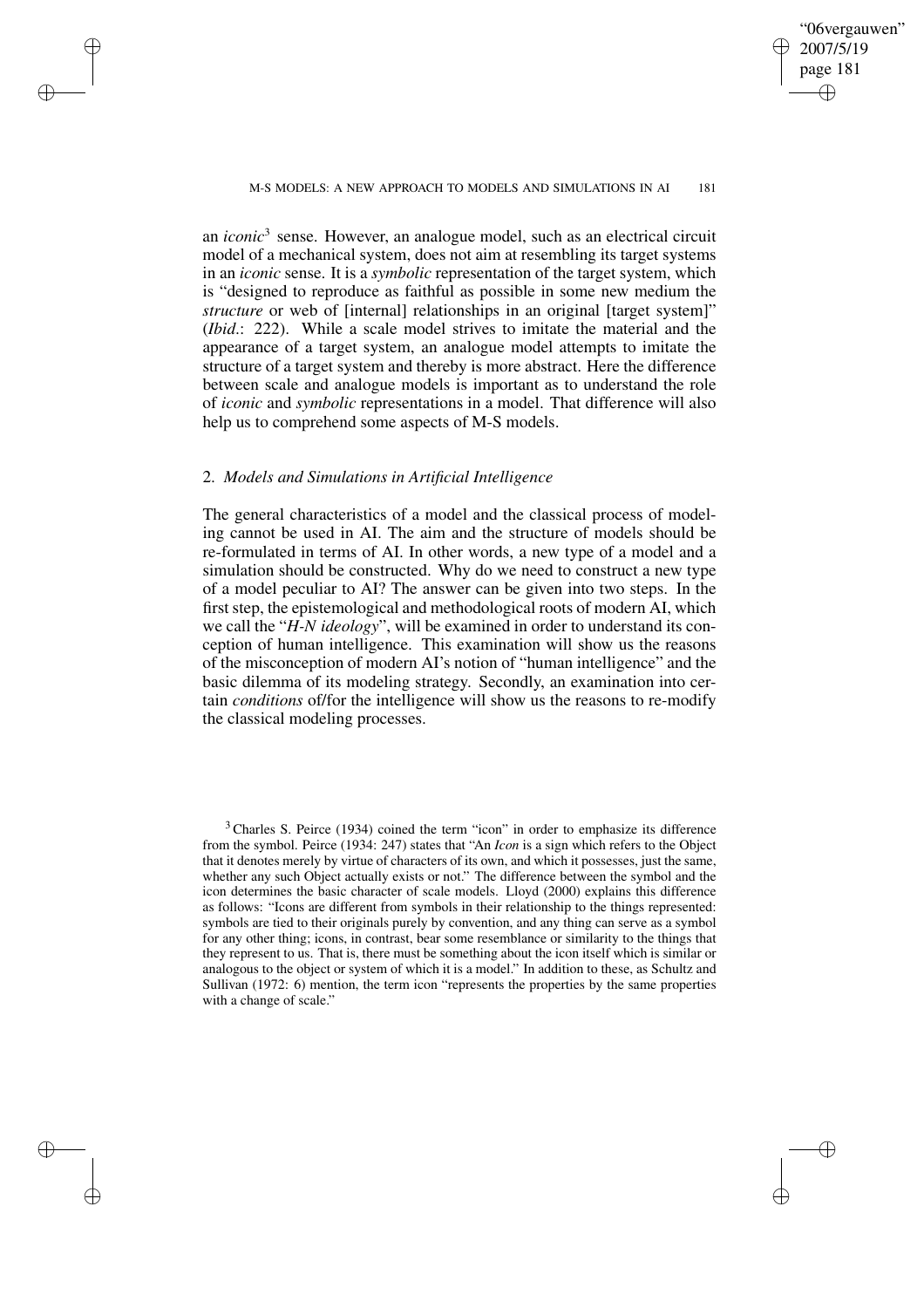"06vergauwen" 2007/5/19 page 182

✐

✐

✐

✐

# 2.1. *The H-N Ideology*

Artificial Intelligence is the result of the seventeenth century's great scientific revolution. In the history of science, there are many important figures<sup>4</sup> who made certain contributions to this very modern idea. In our opinion, there are two important stages in the emergence of the modern conception of AI. The first stage is Thomas Hobbes' understanding of the mind as a material process; and the second stage concerns Isaac Newton's mechanistic approach to the world. The *H-N<sup>5</sup>* ideology<sup>6</sup> is the name given to the combination of these two stages under an ambitious project which attempts to create a thinking machine. It is the *H-N ideology* itself which gives the very possibility of simulating the human mind. The *H-N ideology* can be considered as the intellectual heritage of AI. AI's theories of intelligence are guided by underlying metaphors of the mind, such as mechanism, machine, computation, topology, symbol, automata etc. In order to understand the strong influence of the *H-N ideology* on the modern conception of the human mind, let us examine some of its aspects:

According to Hobbes, mind is matter in motion and it can be examined in a mathematical manner. For him, reasoning is reckoning (i.e. computational operation) and in this sense Pascal's machine<sup>7</sup>, for Hobbes, exemplifies the mechanical nature of processes in human intelligence. Haugeland (1985: 23), acknowledging Hobbes as "the Grandfather of AI", mentions his two basic ideas on thinking as follows:

First, thinking is "mental discourse"; that is, thinking consists of *symbolic operations*, just like talking out loud or calculating with pen and paper — except, of course, that is conducted internally. Hence, thoughts are not themselves expressed in spoken or written symbols but rather in special brain tokens, which Hobbes called

<sup>4</sup> These important figures and their contribution to the modern idea of AI can be listed as follows: Pascal (1642, first mechanical digital calculating machine), Leibniz (1673, improved Pascal's machine), von Kempelen (1769, mechanical chess player known as The Turk), Shelley (1778, published the story of Frankenstein), Babbage (1840, programmable mechanical calculating machines), and Turing (1950, introducing the idea of Turing Machines and the Turing Test).

<sup>5</sup> *H-N* stands for Hobbesian and Newtonian.

<sup>6</sup> Here, the term "ideology" is used in the sense that the mechanistic approach of 17th century does not only have a great impact on science but also on culture, metaphysics, society and economy. Therefore, the *H-N ideology* is not only an idea on scientific issues, but rather a kind of characteristic thinking that can be observed in every aspect of our life practices.

 $<sup>7</sup>$  For more information on Pascal's machines, see Bowden (1953: 333–334).</sup>

✐

✐

✐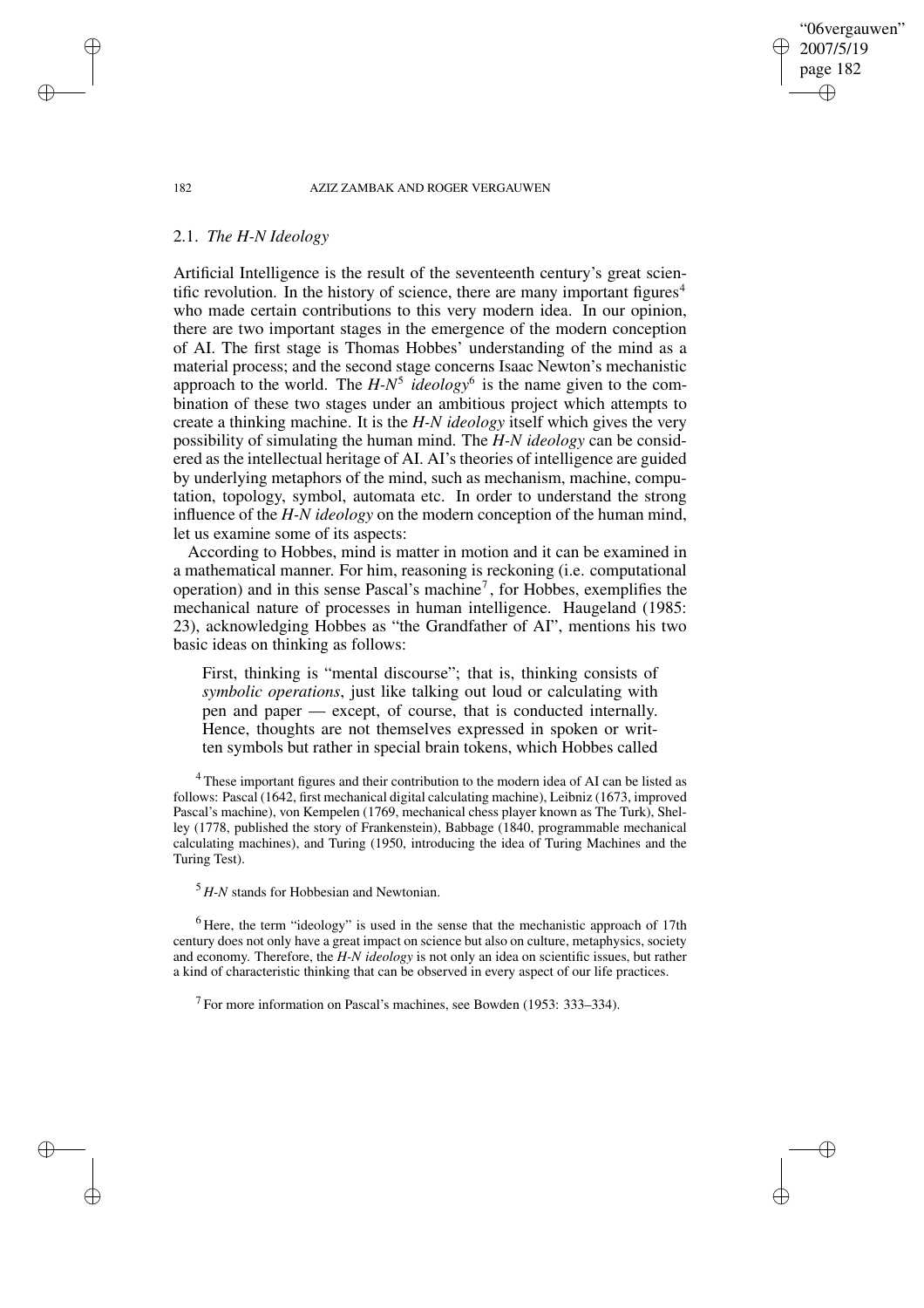✐

✐

✐

✐

✐

"06vergauwen" 2007/5/19 page 183

✐

✐

"phantasm" or thought "parcels." Second, thinking is at its clearest and most rational when it follows methodical rules — like accountants following the exact rules for numerical calculation. In other words, explicit ratiocination is a "mechanical" process, like operating a mental abacus: all these little parcels (which, of course, need not stand only for numbers) are being whipped back and forth exactly according to the rules of reason.

Hobbes put two questions into consideration: (i) Is it possible to build arithmetical operations in a mechanistic model and (ii) is it possible to reduce logic into a mechanistic framework. The "Analytical Engine", constructed by Charles Babbage in 1840, was the affirmative answer to the first question.<sup>8</sup>

Newton's ideas form the second stage of the *H-N ideology*. The fundamental importance of Newton in the *H-N ideology* concerns his notions of "the mathematization of nature" and "the mechanization of thinking". The Newtonian aspect of the *H-N ideology* indicates the perspective of nature as a universal order of mathematical laws. Modern AI's metaphor of the "universal machine" depends on this very perspective. Metaphorically speaking, for the *H-N ideology*, the universe, as a "grand book"<sup>9</sup> , was written in the language of mathematics. Newton's *Philosophiae Naturalis Principia Mathematica* is a masterpiece in which he tries to establish this language in order to explain nature. This work allows us to conceive of the very possibility of the mathematical account of intelligence. Moreover, it points out that "no external controlling forces were needed — and no maintenance — because a frictionless mechanism would continue for ever" (Gregory 1984: 125). Another importance of *Principia* originates in its offering of "a model not only for the new category of thinking in general, but also in its rigour and formalism for the special kind of thinking known as reasoning" (Pratt 1987: 18). Considering the human mind in a topological sense (i.e. the geometrical metaphor of mind) is another result of the Newton's notion of "mathematization of nature". The *H-N ideology* considers the human mind in a topological manner in which a theory of intelligence should provide a map of the human mind. It tends to address questions about the structure of intelligence (in a functionalist sense) but not about its biological, social and dynamic aspects.

The "mechanization of thinking" can be considered as the epistemological root of the computational approach in AI. The *H-N ideology* takes the

<sup>8</sup> Of course, there were some prior attempts such as Leibniz's and Pascal's calculating machines but Babbage was the first thinker who considered the notion of "inserting a program into a machine.'

 $9$  This expression originally belongs to Galileo ([1957]: 237–238).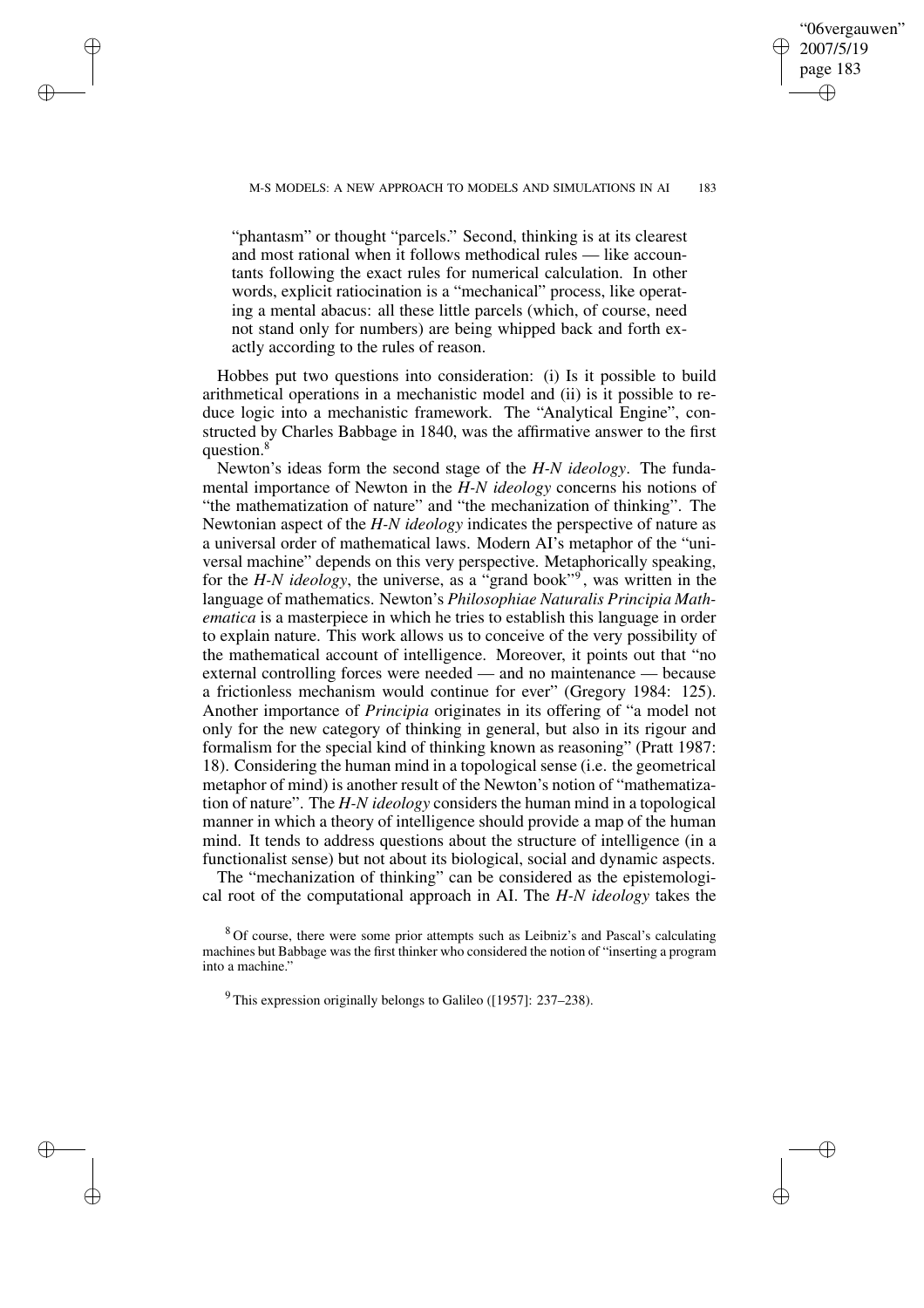"06vergauwen" 2007/5/19 page 184

✐

✐

✐

✐

"mechanism of the human mind" in a logical, abstract, formal, symbolic, systematic and geometric (topological) manner. It attempts to reduce all mental phenomena to a few mechanical principles in a systematic approach. It also tries to construct a logical language into which thought processes can be *translated* and then *implemented* in a computation. The notion of "mechanism" in the *H-N ideology* refers to the idea of regularity and representationallevel rules of the human mind. In that sense, the *H-N ideology* considers the mind as a "syntactic engine" in which the content of mental states can be represented by formal-symbolic rules.<sup>10</sup>

The *H-N ideology* transforms the idea of mechanism from simple automata (i.e. hydraulic pipes and clocks) to a general account of reality. That is to say, it attributes a metaphysical sense to mechanism. From a metaphysical point of view, the *H-N ideology* looks for the greatest possible perfection based on the "mathematization and mechanization of nature" which presupposes the universal principles of human intelligence.

Machine<sup>11</sup> and automaton<sup>12</sup> are two significant metaphors for the  $H-N$ *ideology*. An automaton is a special machine which has a faculty of selfmovement. Turing, the forefather of AI, is a modern delegate of the *H-N ideology* who radically modified the notion of machine and automaton. In the *H-N ideology*, the analogy of machine and automaton was used for the body. Turing, however, made a radical change and he used these analogies for the mind. Shanker (1995: 54) emphasizes a different aspect of this change as follows:

what he [Turing] had really accomplished was to transform machines into a species of "rule-following beasts". The way in which he achieved this feat was by postulating a category of meaningless (sub-)rules which could guide the operations of a machine (and/or the brain), thereby providing the rudiments for a new understanding of 'machine' and thence the creation of artificial intelligence.

 $10$  Nelson (1989: 3) states that "Just as a computer circuit has or is guided by an inbuilt logic, so a brain has its inner logic; but the brain is all there is, and its logic is determined by its purely physical make-up. This theory is traceable to...Hobbes and La Mettrie."

 $11$  Webb (1980: 1) mentions the usage of "machine" in mechanics as follows: "The concept of machine has dual origins in mechanics and human fabrication. A machine was often taken as any device whose behavior can be explained solely by mechanical laws, and often as any man-made device for performing some tasks, and often as both. Machine behavior was assumed to be completely determined by such laws, and as a consequence of this, also *predictable* in principle, for both laws allowed one to calculate its behavior."

<sup>12</sup> In the first half of 20th century, Turing Machines, finite automata, automata for formal languages, McCulloch-Pitts neural networks, and self-reproducing automata are some of the modern automata depending on the *H-N ideology*.

✐

✐

✐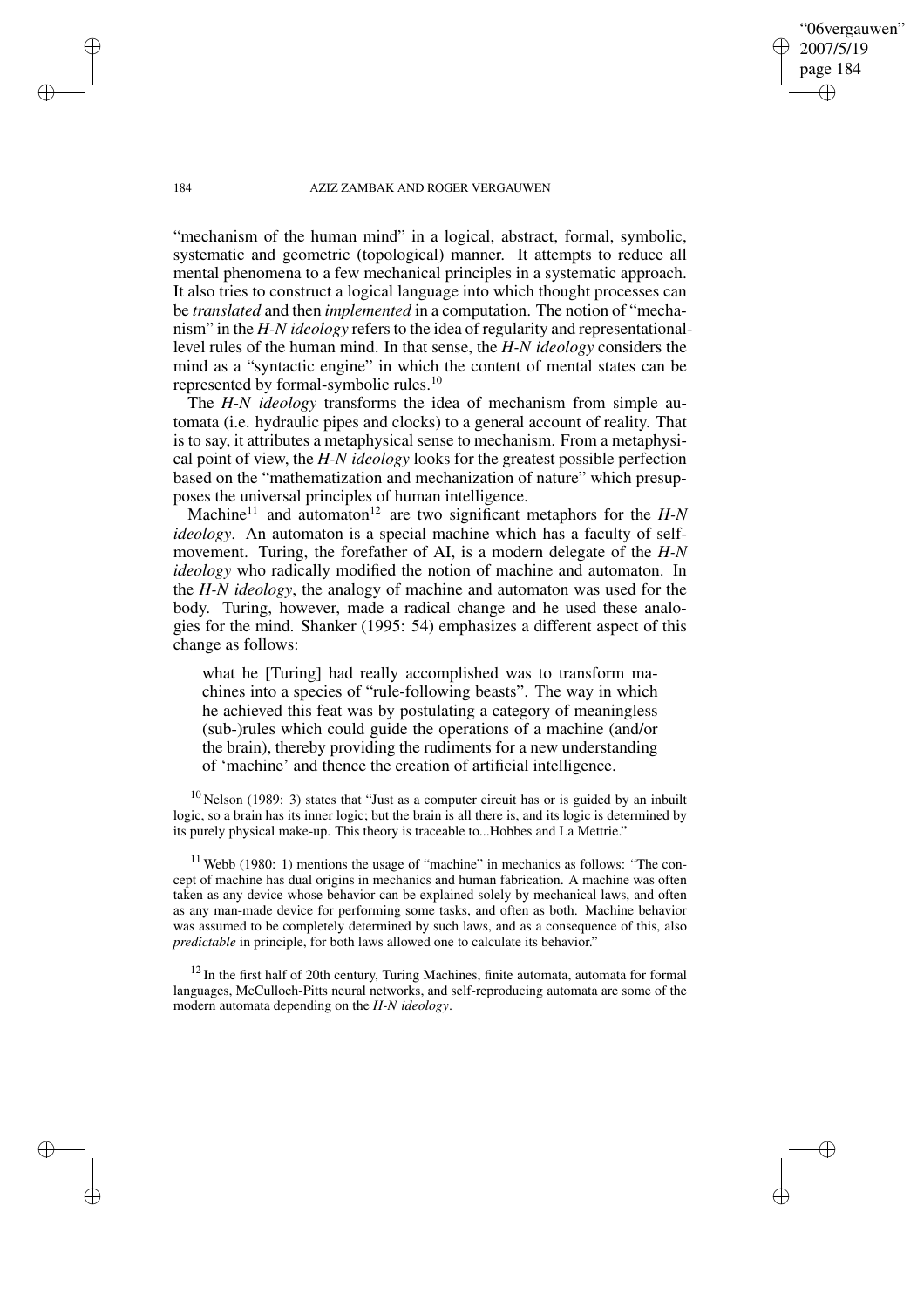✐

The general modeling strategy of modern AI depends on the principles of the *H-N ideology*, as explained above. We think, however, that this strategy should be modified when we consider the general *conditions* of/for human intelligence. An examination on these *conditions* will show the insufficiency of the *H-N ideology* for AI.

## 2.2. *General Conditions of/for Human Intelligence*

✐

✐

✐

✐

Although there are many definitions on the essence and the nature of intelligence, there is general agreement on the impossibility of a single irrefutable and universally accepted list of properties that constitute human intelligence (Miles1957: 155, Gardner 1993: 59, Sternberg 1990: xi). The general approach to overcome the problem of giving an exact definition of intelligence can be shifted to the question that we ask on intelligence. The question can be "what [are] intelligence" instead of "what [is] intelligence". For instance, in his work *Frames of Mind*, Gardner (1993) suggests a theory of 'multiple intelligences' in order to show that intelligence is not unitary, but rather composed of eight particular multiple intelligences, namely linguistic, musical, logical-mathematical, spatial, bodily-kinesthetic, naturalist, social (interpersonal), and intrapersonal. Many questions on intelligence originate in certain models or metaphors, which lead the theoretical research on intelligence.<sup>13</sup> For instance, AI seeks to reveal the underlying architecture of the brain and/or intelligence in order to develop certain models for simulating its faculties. Yet, it attempts to achieve this by employing terms that are comprehensively borrowed from the computer-based terminology. <sup>14</sup> That is to say, the representative tools (computer-based terminology) used for simulation and modeling are represented as the real structure of the target system (brain/intelligence) itself.

<sup>14</sup> Here are some examples for this terminology: Hardware – nervous system Software – mind Information Processors – perceive and respond Memory – encoding/storing information Computer programs – brain processes Computing – thinking Dysfunction of mechanism – forgetting "bug" in the program – making mistake

 $13$  See Sternberg (1990) for a detailed analysis of these metaphors, such as geometrical, computational, biological, epistemological, anthropological, and sociological; and how do they drive the theories on intelligence.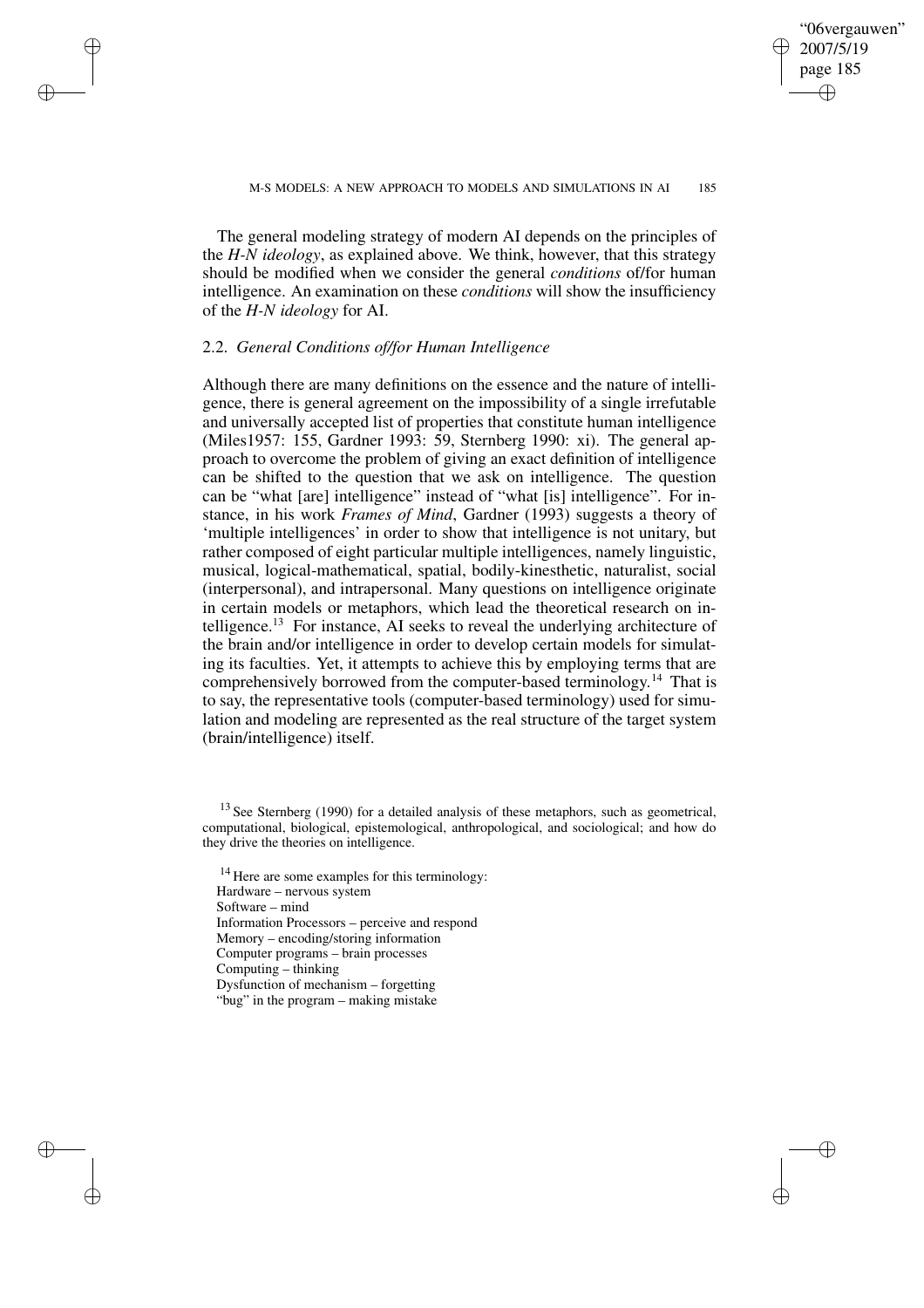"06vergauwen" 2007/5/19 page 186 ✐ ✐

✐

✐

#### 186 AZIZ ZAMBAK AND ROGER VERGAUWEN

In order to achieve a successful modeling of human intelligence, AI should initially focus on the "*conditions* of/for intelligence"<sup>15</sup> instead of looking for the prerequisites (brain/cognitive skills) and actual criteria (the Turing Test) for intelligence. These *conditions* involve the inter-relations of biological, physical and sociological situations. Therefore, human intelligence can be defined as a faculty resulting from *inter-situational conditions*. There are many scientific and/or engineering models of biological, physical and sociological situations; but the process and the principles that we use in these models cannot be fully applicable (suitable) to (for) modeling human intelligence because human intelligence has *inter-situational conditions* which requires a new modeling strategy distinct from the classical ones.

There is not a single phenomenon or a single process in human intelligence that can be seen as a target system. In other words, there is not any specific brain location or neuro-chemical activity which can be described as the source of human intelligence. The human mind and intelligence should be considered as open systems, which cannot be simulated and modeled by classical types of modeling; moreover, the human mind has its own capacity for self-organization, regulation, autonomy, adaptation, growth, and hierarchical organization. Intelligence is, therefore, not the assemblage of cognitive skills and locations of the brain functioning independently of one another, but is its interacting and integrated structures. In that sense, AI's attempt to build "expert system models" of each cognitive skill and subsequently trying to unite them under a system cannot be sufficient to simulate the human mind. Therefore, we need a new type of modeling strategy. But before examining the principles of this new type of modeling strategy, let us explain what we consider the basic *conditions* of/for intelligence; namely, self-organization, organism, autonomy, evolution, and interaction.

## 2.2.1. *Self-Organization*

The human mind is a very complex living system which consists of a combination of brain states. The process of this formation is based on highly nonlinear and dissipative <sup>16</sup> mechanisms. The *condition* behind this process

<sup>15</sup> Here, the term *condition* is used in a specific sense. *Conditions* are inherent and immanent to the occurrence of intelligence, though not its cause and prerequisite. In addition to that, the expression "the *condition* of intelligence" is used in the sense that *conditions* are the original states of intelligence. Besides, we use the expression "the *condition* for intelligence" in the sense that *conditions* are necessary situations for intelligence. The expression "the *conditions* of/for intelligence" refers to the *aboutness* of the intelligence; not to the necessary components of the physical and/or the organization structure of intelligence.

<sup>16</sup> Zeleny (1981: 83) defines the dissipative structure of self-organization as follows: "Under conditions far from equilibrium, the processes within the system as well as its exchange processes with the environment assume a distinct order in space and time, called a *dissipative*

✐

✐

✐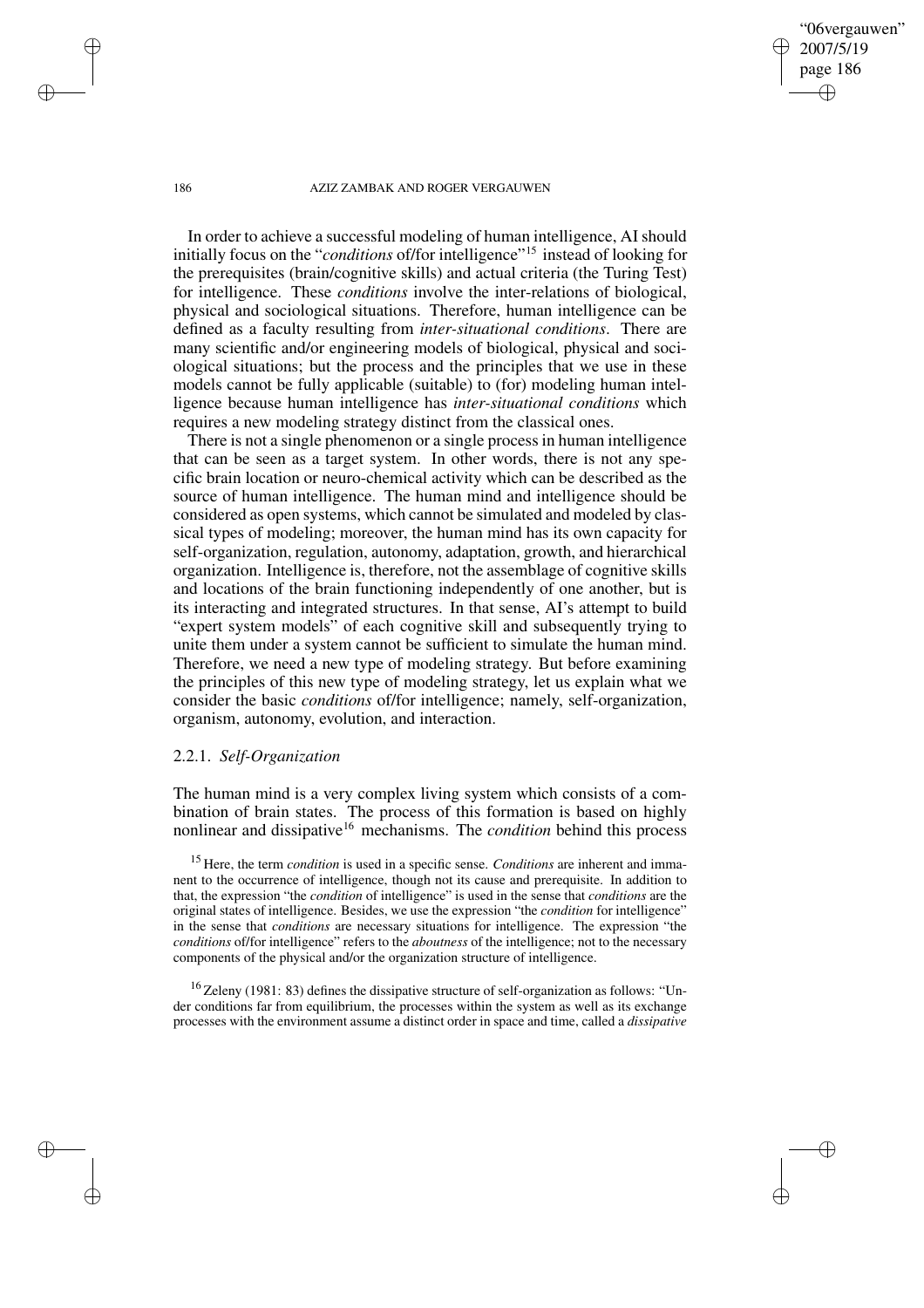✐

can be defined as self-organization<sup>17</sup>. Self-organization as a *condition* of/for intelligence refers to a self-referential quality of the human mind. In other words, self-organization is the origin of the order of internal states of mind. This order has a spontaneous, non-deterministic, dynamic and non-linear character. The combination of "sufficiency" and "possibility" is the ground for the occurrence of self-organization.

Considering the human mind/brain as a machine and trying to simulate it in terms of this consideration is doomed to failure, because the mind/brain is a self-organizing living system which cannot be completely mathematized and mechanized. Self-organization should not be seen as a pure function of the human mind. Its status is more than a function for the mind. We call the status of self-organization of/for the mind the *performing-structure of the mind*. Here, the *performing structure* should be considered in relation to organism, autonomy and evolution, because these are the inherent essential characteristics of self-organization.

# 2.2.2. *Organism*

✐

✐

✐

✐

The organism as a *condition* of/for intelligence points towards the necessity to think of the relation between part and whole in the process of modeling the mind. The part-whole relation and the organizational structure of an organism are completely distinct from a mechanistic understanding of nature. Therefore, this distinction should always be taken into consideration in the modeling processes. In other words, we should not consider the mind as a (regular) machine but consider it in terms of its relation to life.<sup>18</sup>

The internal relational structure of an organism provides significant clues in order to comprehend the occurrence of mental states. The basic feature of this structure is that an organism is simply an alteration of matter and the *condition* of/for this alteration is self-organization. The generation of an organism introduces a new subject, a substance that is neither identical to, nor wholly dependent on, the matter that constitutes it at a moment in time. An organism is not the product of an intelligent design but is the outcome

*structure*. It constitutes the dynamic regime through which the system gains autonomy from the environment, maintains itself, and evolves. In particular, it is the dynamic regime that keeps the system self-regenerative..."

 $17$  The term "self-organization" is examined under different titles such as "emergent structuring", "self-assembly", "autocatalysis", and "autopoiesis". See (Andrew 1991, Ben-Eli 1981, Valera 1979, Zeleny 1981).

 $18$  Especially, in the philosophy of mind, concerning the issues on consciousness and language, the causal interaction between an organism and the world seemed attractive to certain philosophers, such as Dretske (1981, 1988), Millikan (1984) and Fodor (1991).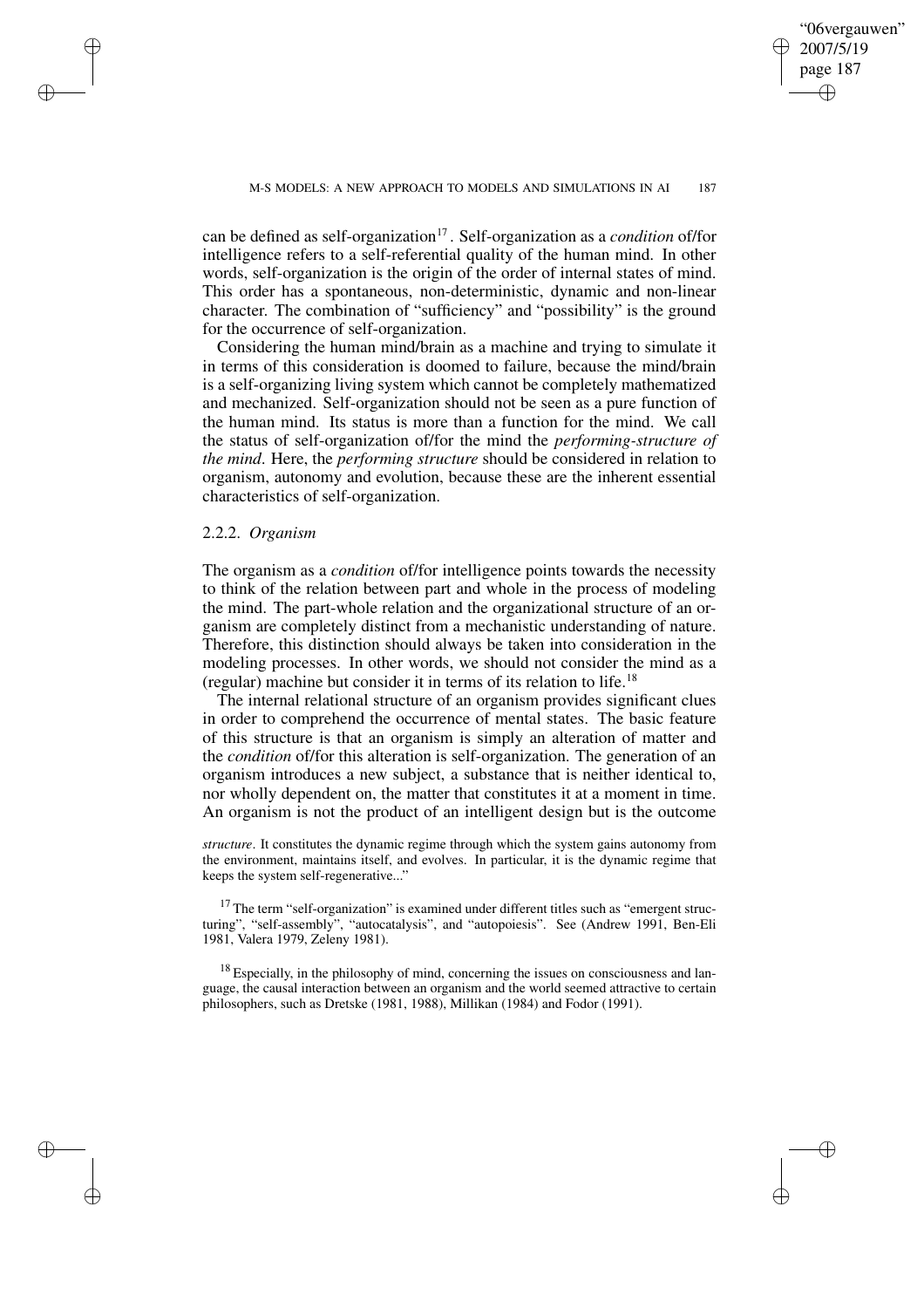"06vergauwen" 2007/5/19 page 188 ✐ ✐

✐

✐

#### 188 AZIZ ZAMBAK AND ROGER VERGAUWEN

of processes such as self-organization and evolution. However, the question concerning whether an organism is a *condition* of/for mind emerges on a given continuum (i.e. evolutionary, ontogenetic or molecular) is not the subject matter of a modeling strategy of human intelligence. Our subject matter, rather, is to find general principles of survival of organisms against a disruptive environment. In a modeling process of the mind, these principles will be the basic reference points for understanding the autonomous *condition* of/for intelligence.

An organism as a *condition* of/for the mind cannot be addressed by pointing to its components. As Burwick (1987: 10) mentions "the relation between the parts and the whole could not be explained by arbitrary principles (mechanisms) nor by appealing to some invisible additive (vitalism); rather biological processes had to be understood in terms of the intimate interaction between parts and wholes." Agar (1951: 2) expresses this idea in a different way: for an organism, "the action of the whole is not merely the sum of the action of its parts". All of these statements show a necessity to consider the 'organismic' *condition* of/for the mind distinct from a mechanistic one. Nagel (1960: 137) gives a telling picture of the difference between organismic and mechanistic perspective:

Organismic biologists have placed great stress on what they call the "unifiedness," the "unity," the "completeness," or the "wholeness" of organic behavior; and since they believe that biological organisms are complex systems of mutually determining and interdependent processes to which subordinate organs contribute in various ways, they have maintained that organic behavior cannot be analyzed into a set of independently determinable component behaviors of the parts of an organism, whose "sum" may be equated to the total behavior of the organism. On the other hand, they also maintain that "mechanistic theories" of organism, which assumes the "addictive point of view" with respect to biological phenomena. What distinguishes mechanistic theories from organismic ones, from this perspective, is that the former do while the latter do not regard an organism as a "machine", whose "parts" are separable and can be studied in isolation from their actual functioning in the whole living organism, so that the latter may then be understood and explained as an aggregate of such independent parts. Accordingly, the fundamental reason for the dissatisfaction in which organismic biologists feel toward mechanistic theories is the "additive point of view" that allegedly characterizes the latter.

The significant point of this difference for our subject matter is that the brain/mind is a whole and all of its parts — its neurons — are in a mutual relation to each other. The mental acts, as causal units, are different from

✐

✐

✐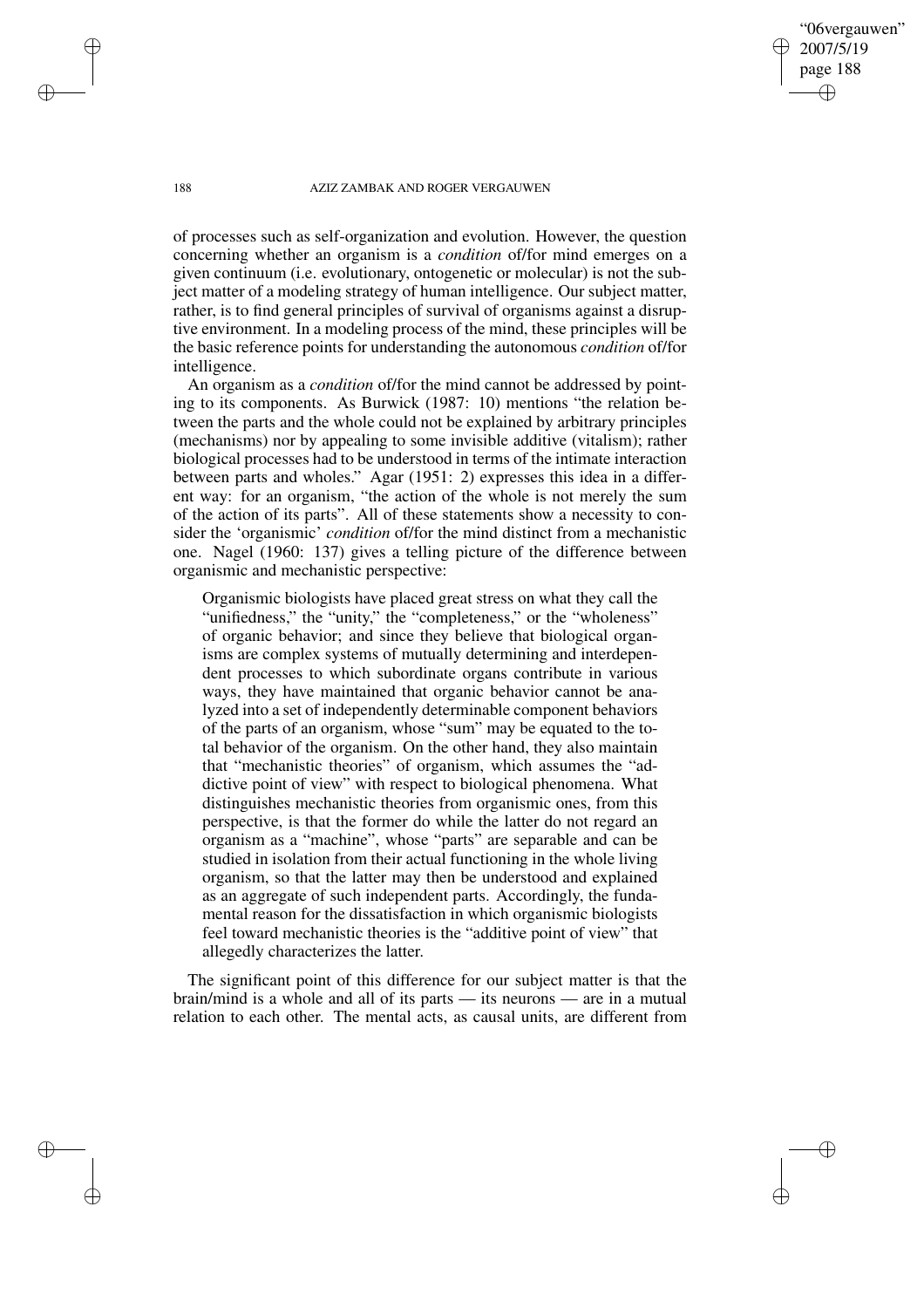M-S MODELS: A NEW APPROACH TO MODELS AND SIMULATIONS IN AI 189

the sum of the causal actions of the neurons in isolation. In other words, the properties of the brain/mind are different from the sum of the properties of its constituent neurons. The properties and the genesis of the brain/mind, however, depend on the intrinsic properties of its neurons. The same properties which enable the neuron to enter into combinations also determine the "emergent" properties of the brain/mind. On the other hand, for the machine, which represents the principles of the *H-N ideology*, the arrangement of its parts and the functioning of its system are not based solely on the intrinsic nature of its parts, but also on the factors external to the parts themselves. These factors prevent the machine to house a *condition* of self-organization of/for human intelligence. They are functional relations which have a prearranged route.

It is now obvious that in the modeling process of the mind we have to re-define the status of the target system (the brain/mind). Especially for AI, brain location or the connections between neurons cannot be the target system in the modeling process of certain cognitive skills, since this kind of modeling process cannot give us the essential structure of the relation between part and whole, which is the characteristic of an organism as being a *condition* of/for mind, in the cognitive process.

# 2.2.3. *Autonomy*

✐

✐

✐

✐

Autonomy is another *condition* of/for human intelligence. In the modeling process of intelligence, autonomy refers to the self-law of the mind. Of course, here, the term "self-law" should be understood in a self-organizational and in an organismic manner. Autonomy as a *condition* of/for intelligence does not refer to a control mechanism of the human behavior. Moreover, the autonomous *condition* of the human mind should not be considered in a phenomenological sense. Varela (1979: 12) states in what sense we have to take autonomy into consideration:

By discussing autonomy, we are led to a reexamination of the notion itself; away from instruction, to the way in which information is constructed; away from representation, to the way in which adequate behavior reflects viability in the system's functioning rather than a correspondence with a given state of affairs.

In this sense, a modeling strategy for AI should be based on the selfgoverning activity of the human mind rather than on the symbolic and mechanistic representations of mental states.

"06vergauwen" 2007/5/19 page 189 ✐ ✐

✐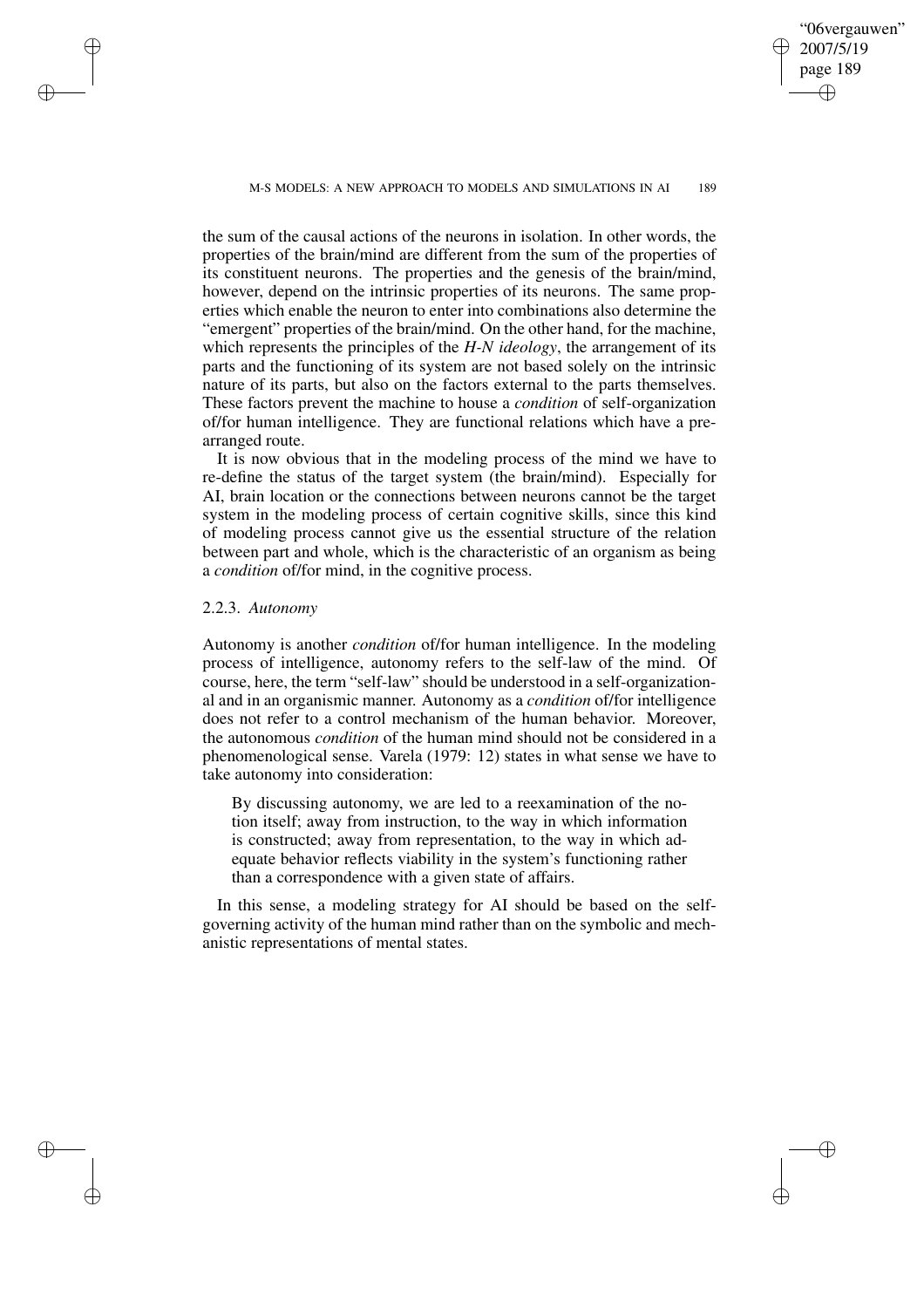2007/5/19 page 190 ✐ ✐

✐

✐

"06vergauwen"

#### 190 AZIZ ZAMBAK AND ROGER VERGAUWEN

# 2.2.4. *Evolution*

At the background of human intelligence, there is a long evolutionary process and a very complex genetic structure.<sup>19</sup> Evolution is both a defining *condition* and a creative process of the mind itself. Evolution is a *condition* of/for human intelligence and for a modeling strategy of the mind the history of change of the pattern of organization should be a basic concern. Evolution, as a *condition* of/for human intelligence, should be treated as a target system in AI; but we think that it should not be considered in a biological sense.<sup>20</sup> In other words, biological research, examining the principles of series of changes from simple to complex organismic structures, cannot be the issue of AI's strategy of modeling the mind. AI should take evolution into consideration in the sense of providing an essential regulation "strategy" for the adaptation of the mind to a dynamic and a complex environment. That is to say that the regulation of the interaction between the inner states of the mind and the external conditions of the environment is the essential point for understanding the adaptive character of consciousness. This kind of a modeling approach to evolution, as a *condition* of/for human intelligence, allows AI to construct *agents* which can manage complex environmental conditions.

In our opinion, evolution is not a unique and linear process in the sense that we could cover it under a grand theory. In our view, rather, evolution contains hundreds of small stories taking place independently from each other. Therefore, we do not have a big story (grand theory) to let AI researchers understand the laws of evolution of the mind and simulate it by means of a computer. On the other hand, certain features of evolution, such as regulation and adaptation, can be studied by AI researchers. In that sense, evolution is not an empirical issue for AI, but a methodological one. *Adaptation*, as a methodological issue of AI, provides conductive and intelligible predictions about the organizational structure of the human mind.<sup>21</sup> The importance of

<sup>19</sup> This genetic structure is one of the essential points to reveal the self-organization of organisms. Mainzer and Müller (1998: 2) describe the significance of genetic structure for an organism as follows: "In biological evolution, genetic information is a key concept to explain the self-organization of living systems, which can, basically, only be generated by some clever combination of conservative and dissipative self-organization of matter. Indeed, a living organism is a complex aggregation of more or less conservative and dissipative systems, equilibrium and nonequilibrium structures."

<sup>20</sup> Here, by *biological sense* we refer to the doctrine that all forms of life originated by descent, with gradual or abrupt modifications, from preexisting forms which themselves can be traced backward, in a continuing series, to the most rudimentary organisms. [Note: *this definition is taken from Webster's Dictionary*]

 $21$  Evolutionary psychology is the field of cognitive science which focuses on this kind of a study. Certain researchers in evolutionary psychology advocate the idea that adaptation has

✐

✐

✐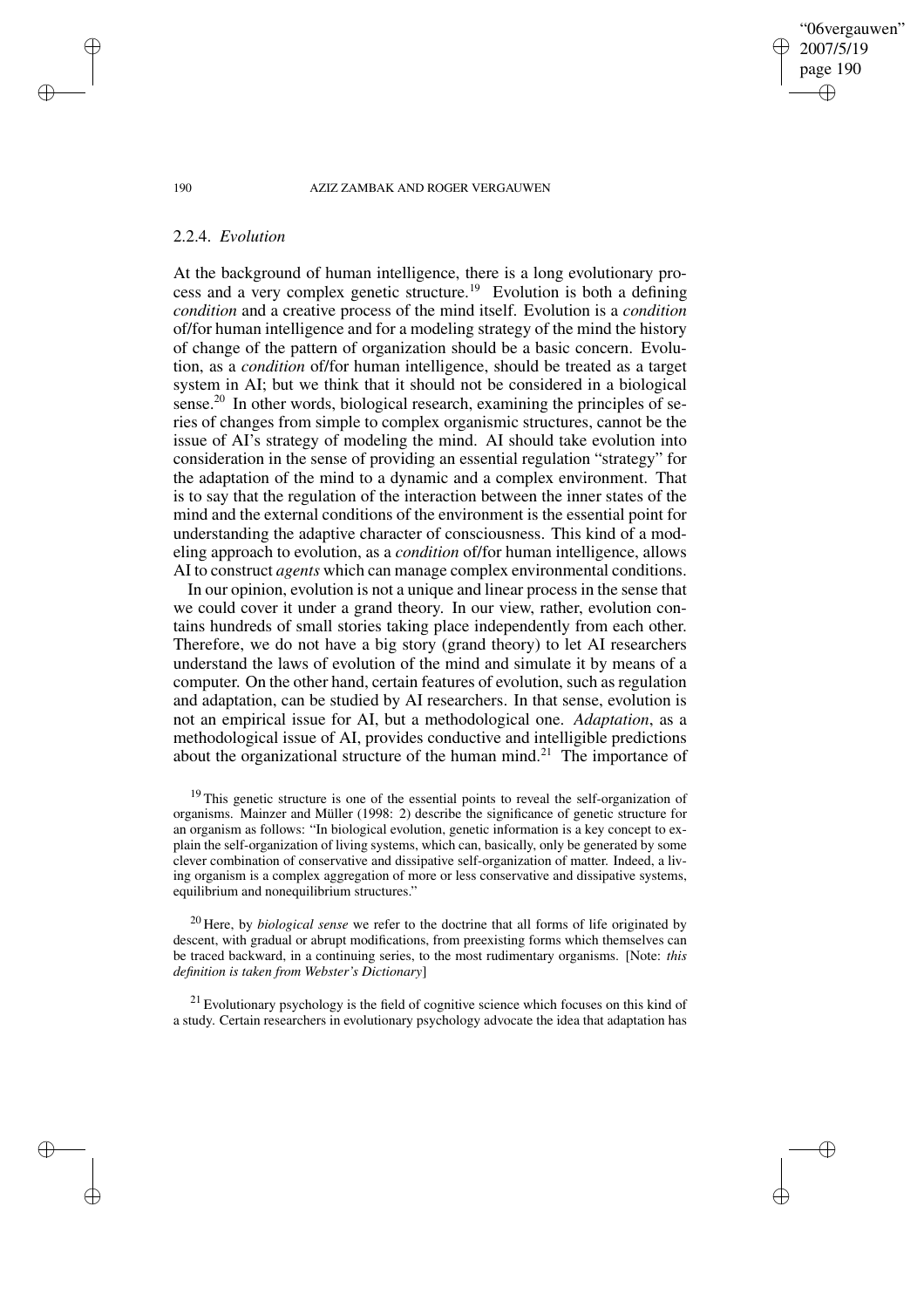✐

the concept of adaptation in AI is that it helps us to understand certain distinctive features of the human mind. Ben-Eli (1981: 177) describes the way in which adaptation may be the subject matter of AI as follows:

From the cybernetic point of view, the adaptive processes underlying evolution are subject to the laws of control, specifically to the law of requisite variety, and to the possibility, in principle, of amplifying regulations through linkages in hierarchical organizations of interacting controllers. Evolution, from this point of view, is characteristic of a particular type of dynamic behavior in system reflecting the operation of a particular set of constraints. It corresponds to a specific type of regulation, embodied in a particular kind of organization.

Evolution is an adaptive process and "like other adaptive processes, evolution requires both the persistence of stable structures and variability in the procedure by which these structures are propagated" (Sayre 1976: 109). AI's modeling strategy on the simulation of mind should focus on the *conditions* of these processes.

# 2.2.5. *Interaction*

✐

✐

✐

✐

Any form of human performance — be it moral, cognitive or artistic — is explicated as a mode of practice in which the individual acts with multiple agencies in complex environmental conditions. In that sense, any mental state is an interactive effect of the organism and the environment rather than of passive external stimuli. Interaction is a *condition* of/for human intelligence which indicates the role of multi-component systems in the mind. In AI, the relation between structural, dynamic, organizational and functional complexity should be discussed in the context of such an interaction. In this context, the mind, as a target system, should be seen as a multiple and intricate *condition* in which a reduction to simpler structures is strictly impossible. Moreover, it is also basically a nonlinear structure due to the multi-*conditional* structure of the human mind. A proper modeling strategy in AI should take this nonlinear structure as the presence of some kind of interaction between the brain and the multi-components of the surrounding environment.

Different complex environmental conditions make different demands on the human mind. This kind of differentiation requires determining different

a methodological and heuristic value in order to comprehend the organizational structure of the mind [See Barkow (1992), Dawkins (1982), and Williams (1966)].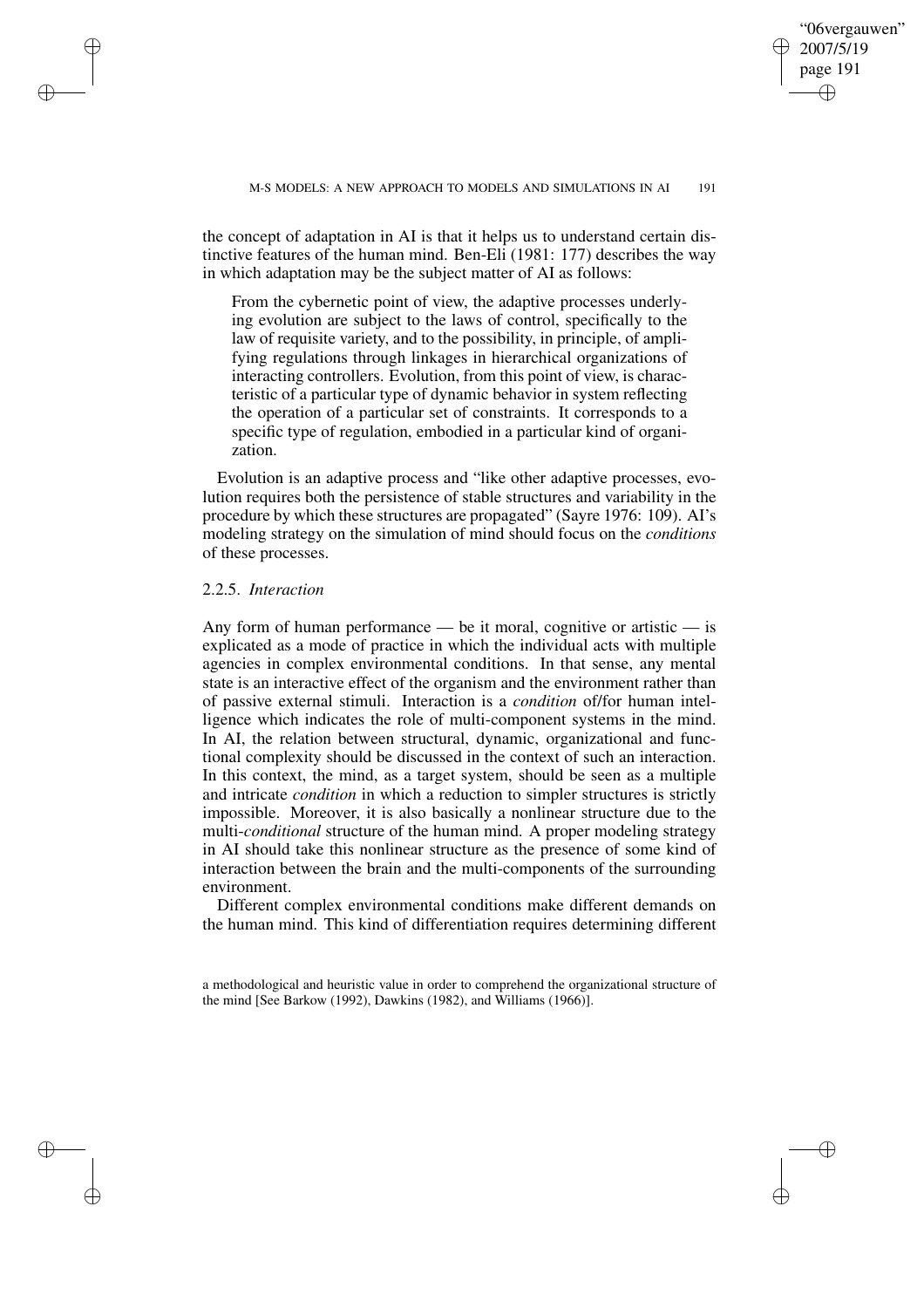"06vergauwen" 2007/5/19 page 192 ✐ ✐

✐

✐

#### 192 AZIZ ZAMBAK AND ROGER VERGAUWEN

types of interactions, but it is not necessary to place these types in a hierarchical framework. In addition, it is necessary to make a conceptual revision in order to define the interactions in a proper way for AI. In this conceptual revision, we have to think of Western metaphysical culture in which substance or matter is primary to reality while the relationship between matter (substance) and its 'multi-components' stands secondary to that same reality. As a result of this, in AI, the mind/brain is considered as a basic and an original source of a target system and the relationship (interaction) between complex environmental conditions and the cognitive system is to be taken as a subsequent source of a target system. Any AI model on the mind, language or reasoning should revise this situation.

Modern AI's modeling strategy considers a target system as a physical entity and regards it as being potentially amenable to symbolic and formal representations. However, modeling the *conditions* of/for human intelligence calls for a different approach because what we call human intelligence is nothing other than the *interaction* between the environment and the brain as a living organism. In this regard, AI's modeling strategy should not consider the brain as a target system but rather view the *interaction* as a target system. Hence, the subject of the target system should be shifted because this *interaction* provides the self-organizing, autonomous and evolutionary *conditions* of/for human intelligence. Even if the brain, as a physical entity and an original source of a target system, can be represented and simulated in a formal and symbolic model, it does not guarantee to model the main *conditions* of/for human intelligence. Modeling the mind is not an "availability of data"<sup>22</sup> problem; it is a problem of constructing a modeling strategy that provides the *conditions* of/for mind.

 $^{22}$  By the "availability of data" we mean that we are far from understanding the neuropsychological processes of the brain. A human brain has approximately 10 billion neurons, and tens of thousands are connected with each other. It is built of hundreds of regions, each with millions of neurons, each neuron with hundreds of thousands of connections. Modern AI and neuroscience do not provide us with the faintest clue to overcome this problem in the future. Margaret Boden (1989: 47) mentions the "availability of data" problem in AI from another point of view: "I assume that there is nothing magical about neurons: they are part of the natural world. That is, they can in principle be described by physics and chemistry, just as bone and steel — and silicon chips — can too. I assume, also, that there is no *special* physical property that is essential to intelligence, which is possessed only by brain-proteins. This second assumption might conceivably be mistaken — but neuroscience gives us no reason whatever to suspect that it is. Quite the contrary: the more brain scientists discover about this remarkable organ, the more they see it as subtly complex physico-chemical system. What this all comes to, then, is that the properties of the human brain that are relevant to its function as an organ of intelligence almost certainly have nothing to do *with what it is made of*. Rather, they concern *how it is organized* and *what it does*."

✐

✐

✐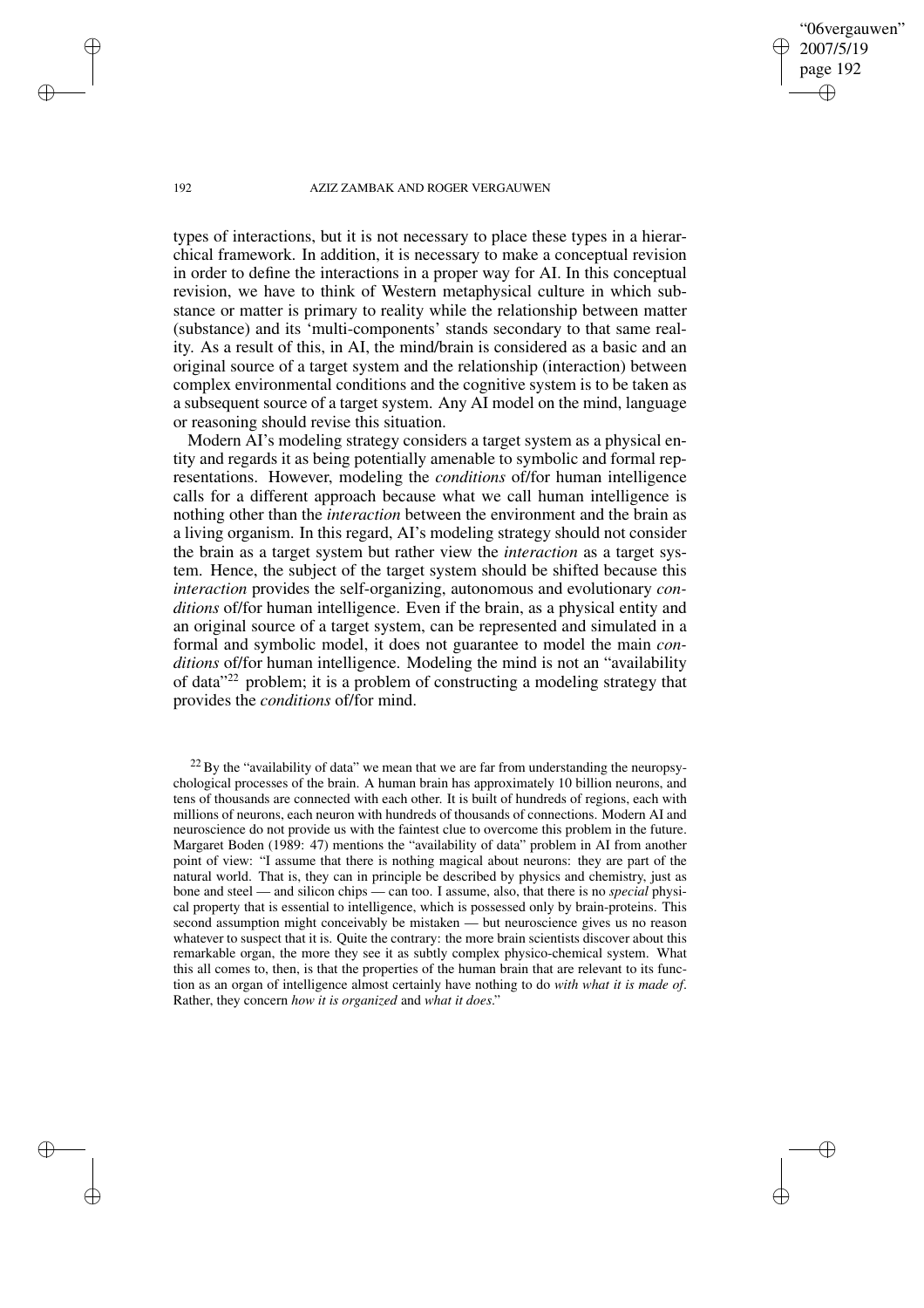✐

## 3. *M-S Models*

✐

✐

✐

✐

The misguiding principles of the *H-N ideology* and the *conditions* of/for human intelligence show that in AI we need a new type of model which goes beyond the representational character of classical modeling principles. Here, we propose *M-S models* as a new type of modeling strategy peculiar to AI which help us to construct mental, linguistic and logical models in order to provide the *conditions* of/for human intelligence. The basic principle behind M-S models is that we can achieve a significant methodological economy by letting the *conditions* of/for human intelligence themselves play the role of the target system (the mind). In addition, there can be no adequate model of the human mind without a dynamic and process-oriented modeling strategy.

An M-S model is a *stylized*<sup>23</sup> and an *operational*<sup>24</sup> type of model, peculiar to AI, which constructs organizational structures according to certain relational configurations such as  $modes[M]$  and  $status[S]^{25}$ . These relational configurations give rise to organizational structures distinct from the target system. In any M-S type of mental, linguistic or logical model, it is necessary to take *mode*, understood as the primary structure, as a *condition* which is essentially dynamic. The *mode* of intelligence (in a mental, linguistic and logical sense) can be described as its *conditions*. It refers to the underlying generative *conditions* that make various domains of *status* possible.

In AI, M-S models of mind, language or reasoning (logic) refer to the manner and the prevailing style of *conditions* of/for human intelligence. The correlative construction of *modes* and *status* is the primary instrument of any M-S model for providing the self-organization, adaptation, autonomy, evolution and interaction *conditions* of an agent system. Each M-S model of mind, language or reasoning (logic) must have different relational configurations of *modes* and *status* which house different typologies of relations,

<sup>&</sup>lt;sup>23</sup> Here, *stylized* refers to conforming to a design and style in a model which is different from the original source.

<sup>24</sup> Here, *operational* refers to the dynamic organization of a model in which we can have a capability to carry out complex and situational tasks.

<sup>25</sup> The *modes*[M] and *status*[S], as relational configurations, do not have any correspondence to the *real* connectionist form of the human brain. *Modes* and *status* are relational types which should be *stylized* by AI researchers. They are the constructed relational configurations which can have various forms in terms of the various cognitive skills. The relational configurations of *modes* and *status* are not constructed in terms of the neuropsychological structure and the organization of the mind but in terms of the *conditions* of/for the mind. In other words, in the modeling process we ascertain the *source* of human intelligence not from the brain but from the *conditions* of/for the mind.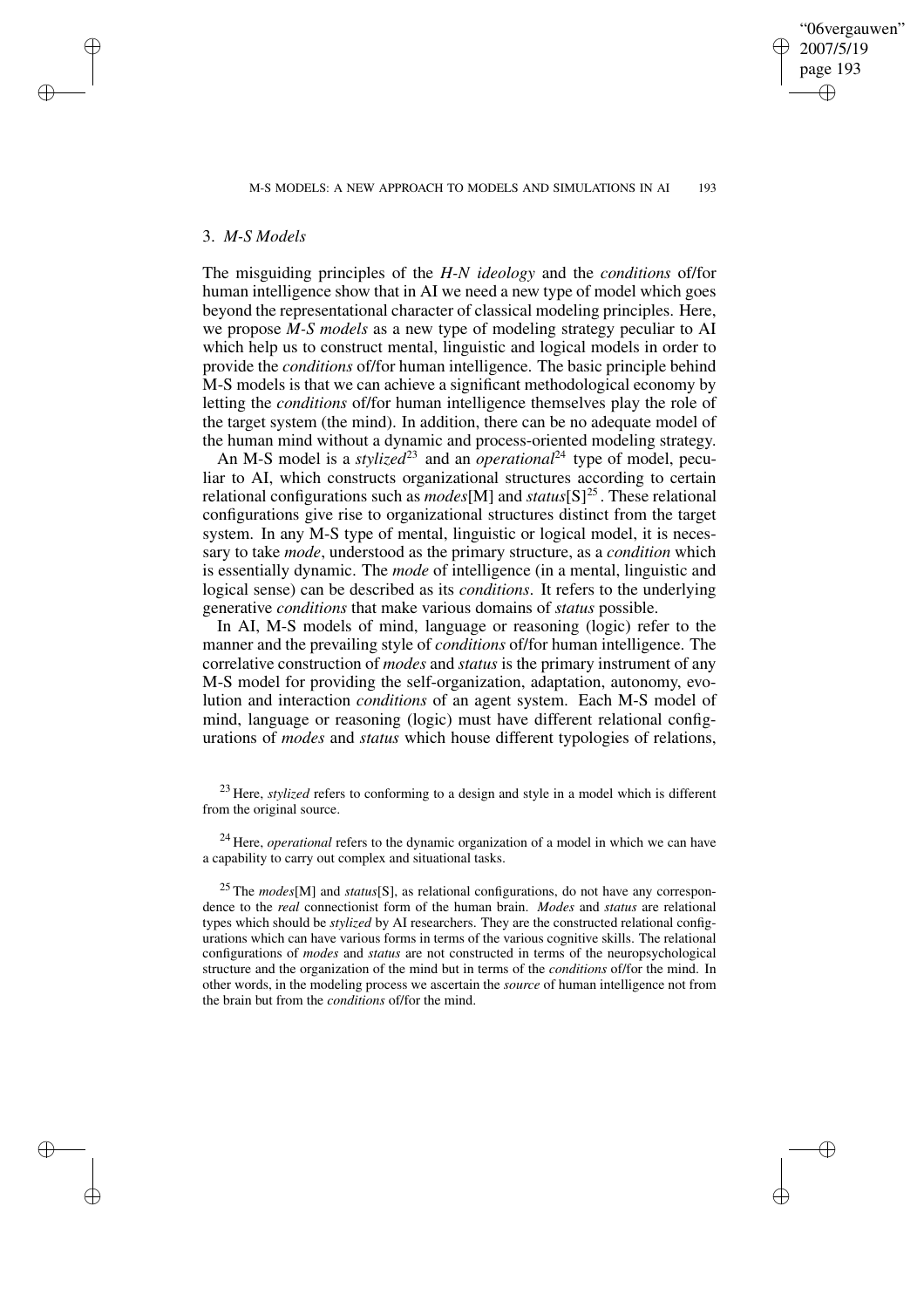"06vergauwen" 2007/5/19 page 194 ✐ ✐

✐

✐

#### 194 AZIZ ZAMBAK AND ROGER VERGAUWEN

causes and conditions. Each of these individual relations, causes and conditions accounts for a specific *mode* of a *conditioning* interaction. In other words, the structural arrangement of *modes* and *status* can vary in terms of the features of a target system.

The main distinction between an M-S type of model in AI and a classical type of model in science and engineering is that an M-S model does not aim at understanding the target system [certain cognitive skills of the mind] but rather aims at operating specific, natural, or proper actions that belong to the target system.<sup>26</sup> An M-S model is not the simulation of a target system using the hypothesis derived from the target system itself. However, the relational configuration of *modes* and *status* in an M-S type of model of the mind, language or reasoning sets up an operational prototype whose function is not simply simulative and descriptive but also autonomous. The organizational structure of an M-S type of model is completely distinct from that of a target system in AI. Therefore, an M-S model is not simply a reflection or a representation of certain structures of a target system, but beyond this, an arranged and alleged *mode* of a target system, a representation of an anticipatory practice, or a gained *mode* of a target system. In other words, an M-S model is not a type of techno-scientific model trying to discover and imitate the essential features of a target system.

M-S models do not require a *seminal*<sup>27</sup> view in the modeling process and replace it with a *conditional* view. That is to say that in AI an M-S modeling process transforms the target system from brain/mental states into the *conditions* of/for the mind. In that sense, *conditions*, as a target system, provide an initiation point for the construction of an agent. Classical AI takes the relation between the material structure of the brain and the formal structure of the mind into consideration as the basic issue of the modeling strategy. However, in an M-S model of the mind, language or reasoning, this issue will be transformed into the relation between the *conditional mode* and *status* of the mind. Therefore, an M-S model in AI does not shed light on the 'inner working structure' of brain states and their organizational structure.

Unlike the classical types of models, an M-S model is not an imitation, scale version, or hypothetical construction of the target system. It means

 $^{26}$  In his famous article "Intelligence without Representation", Brooks ([1999]: 86) states the same point we mentioned above "I have no particular interest in demonstrating how human beings [minds] work." However, in this case, Brooks considers the problem of a modeling strategy only as an *engineering methodology*. The essential difference between our position and the one taken by Brooks is that the construction of M-S models is not a task for an engineering project in AI but a philosophical methodology for AI.

<sup>27</sup> Here, the term *seminal* indicates the primal elements and the origins of a target system which is essential for the simulation and representation of it.

✐

✐

✐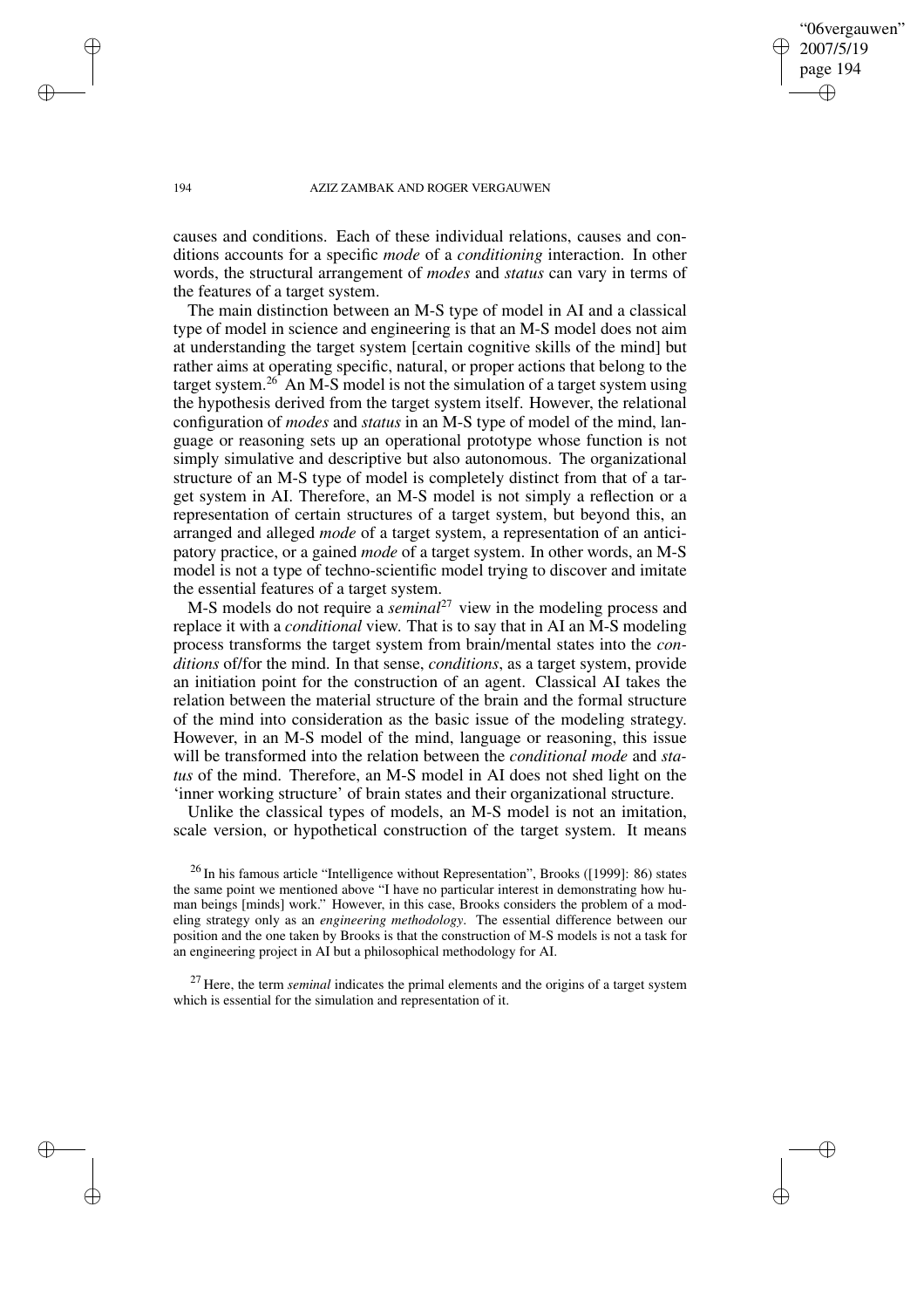✐

more than this. In AI, an M-S model is not a scientific or an epistemological model of mind, language or reasoning but a *conditional* and a methodological one. This *conditional* model does not aim at producing "true", "valid" or "useful" knowledge, but a "generative cognition" in which AI researchers can have the power to produce and originate the *conditions* of/for human intelligence. At this stage, it might be interesting to examine how an M-S model is applied to each of the *conditions* of/for the human intelligence.

# 3.1. *M-S Models of Self-organization*

✐

✐

✐

✐

In AI, any M-S model of mind, language or reasoning (logic) should consider self-organization as a collaborative result of the *modes* and *status* of the target system. An M-S model of self-organization constructs the relational configuration of *modes* and *status* in order to provide a causal origin within itself. In other words, the M-S model of self-organization cannot be constructed from an external source, but it is already inherent in the correlations of *modes* and *status*. In an M-S model of self-organization, our basic concern is the living organization of the mind. Therefore, our concern will not be the structural features of the components of the mind, but an operational and relational reconstruction (in terms of *modes* and *status*) of the organization of the mind. An M-S model is always a reformulation of the mental organization in such a way that *modes* and *status* arise operationally related in its generation. In the M-S model of self-organization, we will have to take the relational configuration into consideration in which *modes* and *status* must fulfill the conditions and the requirements of mental organization while excluding any identification of its components (brain states).

Any attempt to apply the self-organizational *condition* of/for the mind to any kind of M-S model would be an attempt to reformulate and to reconstruct the nonlinear and dissipative organizational structures that can provide the self-referential quality of an autonomous agent system. In addition, M-S models of self-organization overcome the dichotomy of organization and structure discussed in biology, robotics and AI. One of the basic principles in the process of M-S modeling is that there is no need for a specific structure [brain states] of a target system [mind] that can serve to account for the phenomenon [cognitive skills] it generates. The M-S model constructs an organizational structure, depending on the relational configurations of *modes* and *status*, distinct from the mental ones and it concentrates upon the *conditions* of/for human intelligence. In a classical modeling process, we take the structure of the target system as the basis of its organizational character; and we then try to hypothesize the structural-based-organization. In an M-S model, however, we will re-modify this relation and we will define an organizational-based-structure (i.e. *modes*-*status*-based-structure) which will provide for the self-organizational *condition* of/for the mind.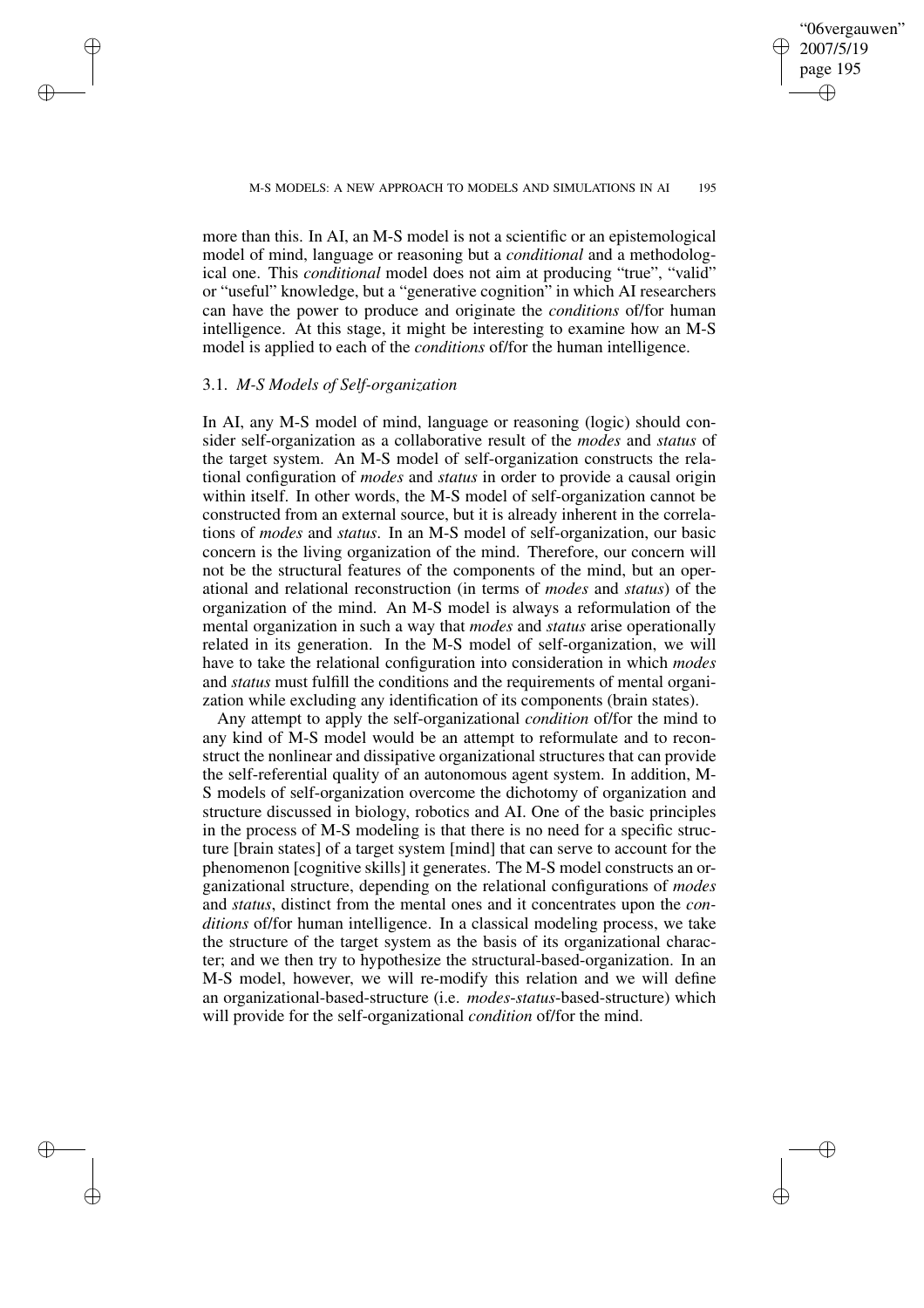# "06vergauwen" 2007/5/19 page 196 ✐ ✐

✐

✐

### 196 AZIZ ZAMBAK AND ROGER VERGAUWEN

## 3.2. *M-S Models of an Organism*

Although an organism is a *condition* of/for the mind, it does not imply a definite idea on the necessity of any biologically-based model in AI. In the history of AI, there are general approaches using certain biological ideas in the attempts of modeling the mind. For instance, we may mention Von Neumann, Turing, Wiener, evolutionary computation, neural networks and methods inspired by the immune system, insect colonies, and other biological systems. M-S models of an organism handle the issue from another point of view. In the modeling process, the approaches that we mentioned above consider the biological system as a *source* which can be hypothesized, and then assumed that it can be simulated into a formal system. An M-S model of the organism, however, takes the biological system as a *condition* which can help us to construct the part-whole and the analog-digital correlations of *modes* and *status*. It is not the study of the regulative and causal functions of the biological system, but the study of constructing generative functions of the biological system that can help the agent system to maintain its activities in a disruptive environment. These generative functions, composed of *modes* and *status*, are not subject to any empirical examination, but to a formation of a "systematic whole" in the *Umwelt*. For instance, the generative functions in an M-S model of the organism will not allow us to formulate theories of the brain because they do not allow us to decide whether the brain is an analogue-parallel-processing device or not. The M-S model will have to construct its own original relational configuration in a "systematic whole" which is very different from the brain. Therefore, it is not the representation of the biological structure of an intelligent system, but the embodiment of the internally organized intelligent system in an M-S type of model which maintains life-sustaining activities.

## 3.3. *M-S Models of Autonomy*

Autonomy is the *condition* of/for human intelligence which points towards the basic principal difference between an organism and a mechanism. This difference can be expressed as follows: "*machines act according to plans* (their human designers'), whereas*living organisms are acting plans*." (Ziemke 2001: 170). At this point, M-S models of autonomy indicate two significant points in AI: First, any AI model of mind, language or reasoning should intend to design intelligent agents which have to make their own conclusions in a continuous long-term interaction with the *Umwelt*. Therefore, we should dismiss the idea of designing just intelligent thinkers which are expert systems that can operate on limited aspects of cognitive skills such as playing chess, calculation, translation, and linguistic communication. Second, the M-S types of models in AI should provide for a potential compatibility

✐

✐

✐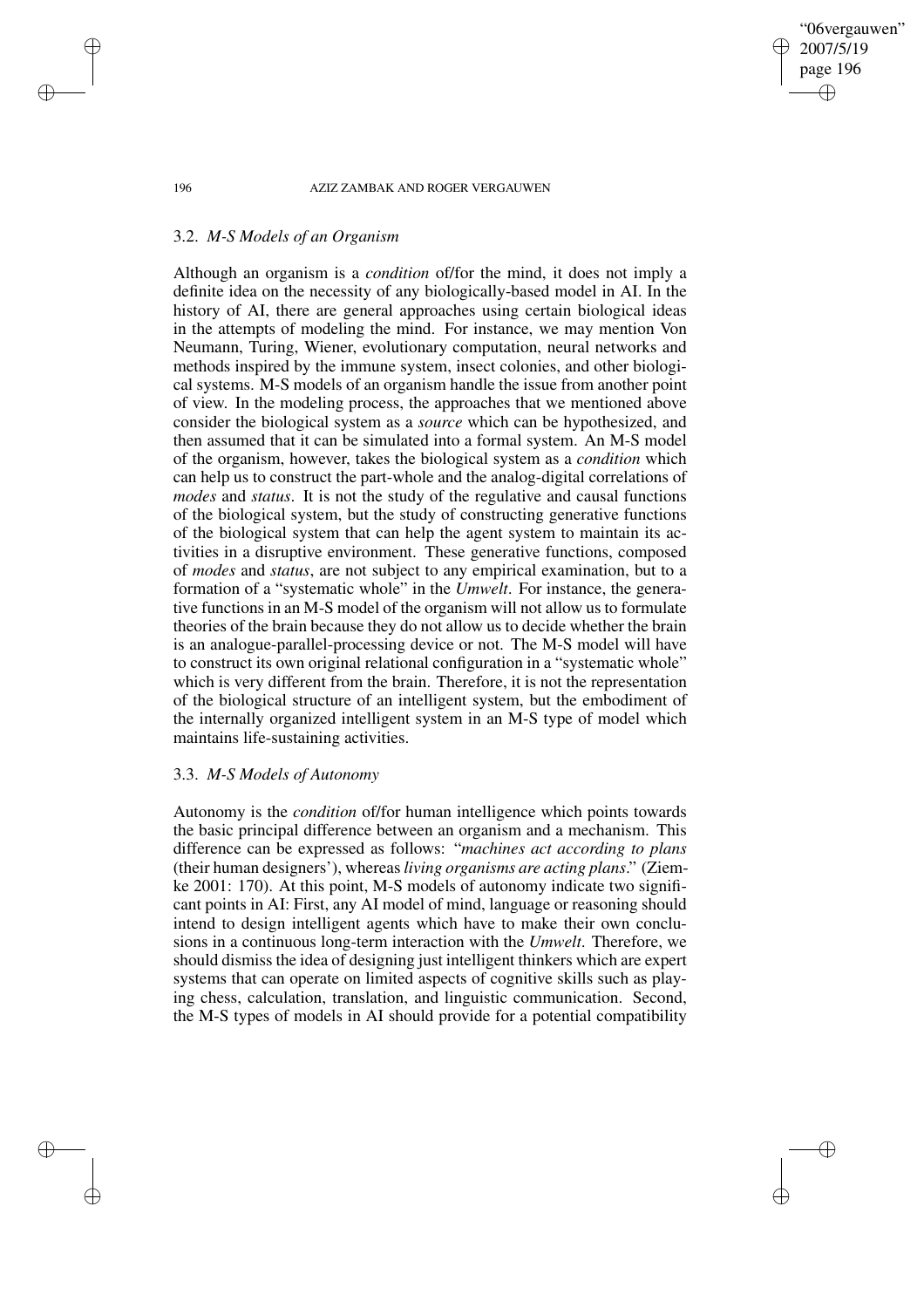✐

between cognitive (brain/intelligence) and constructive (body) architectures. Let us examine these two points:

## *Intelligent Agents instead of Intelligent Thinkers*

✐

✐

✐

✐

Brooks ([1999]: 86) is one of the leading figures who proposed the idea of autonomous agents (intelligent actors): "I wish to build completely autonomous mobile agents that co-exists in the world with humans, and are seen by those humans as intelligent beings in their own right." In his view, (*Ibid*.: 88), "the idea is to first build a very simple complete autonomous system, and *test it in the real world*." Although we have the same intentions as Brooks, we find his approach very narrow, situated in a robotic form of intelligence. Brooks and his successors in robotics do not take the selforganizational, organismic, interactional and evolutionary *conditions* of/for the mind into consideration. The principles of constructing an autonomous agent should be interrelated with these *conditions* since the autonomy of the human mind is the result of these *conditions*.

There are various definitions of autonomous agent systems. Maes (1996: 136) gives a clear account:

An *agent* is a system that tries to fulfill a set of goals in a complex, dynamic environment. An agent is situated in the environment: It can sense the environment through its sensors and act upon the environmental using its actuators. An agent's goal can take many different forms: they can be "end goals" or particular states the agents tries to achieve, they can be a selective reinforcement or reward that the agent attempts to maximize, they can be internal needs or motivations that the agent has to keep within certain viable zones, and so on. An agent is called *autonomous* if it operates completely autonomously, that is, if it decides itself how to relate its sensor data to motor commands in such a way that its goals are attended to successfully.

An M-S model of autonomy is completely distinct from classical AI in the sense that:

(i) A classical model in AI is a closed system. It operates in a pre-determined field of a task-world circumstance. On the other hand, as was mentioned before, the human mind is an open system; and therefore a modeling strategy of AI should be constructed on the relational configurations (such as *modes* and *status*) which provide for an agent's self-governing activities within a very complex environment and which do not only involve pre-determined problems but various and different types of spontaneously occurring problems.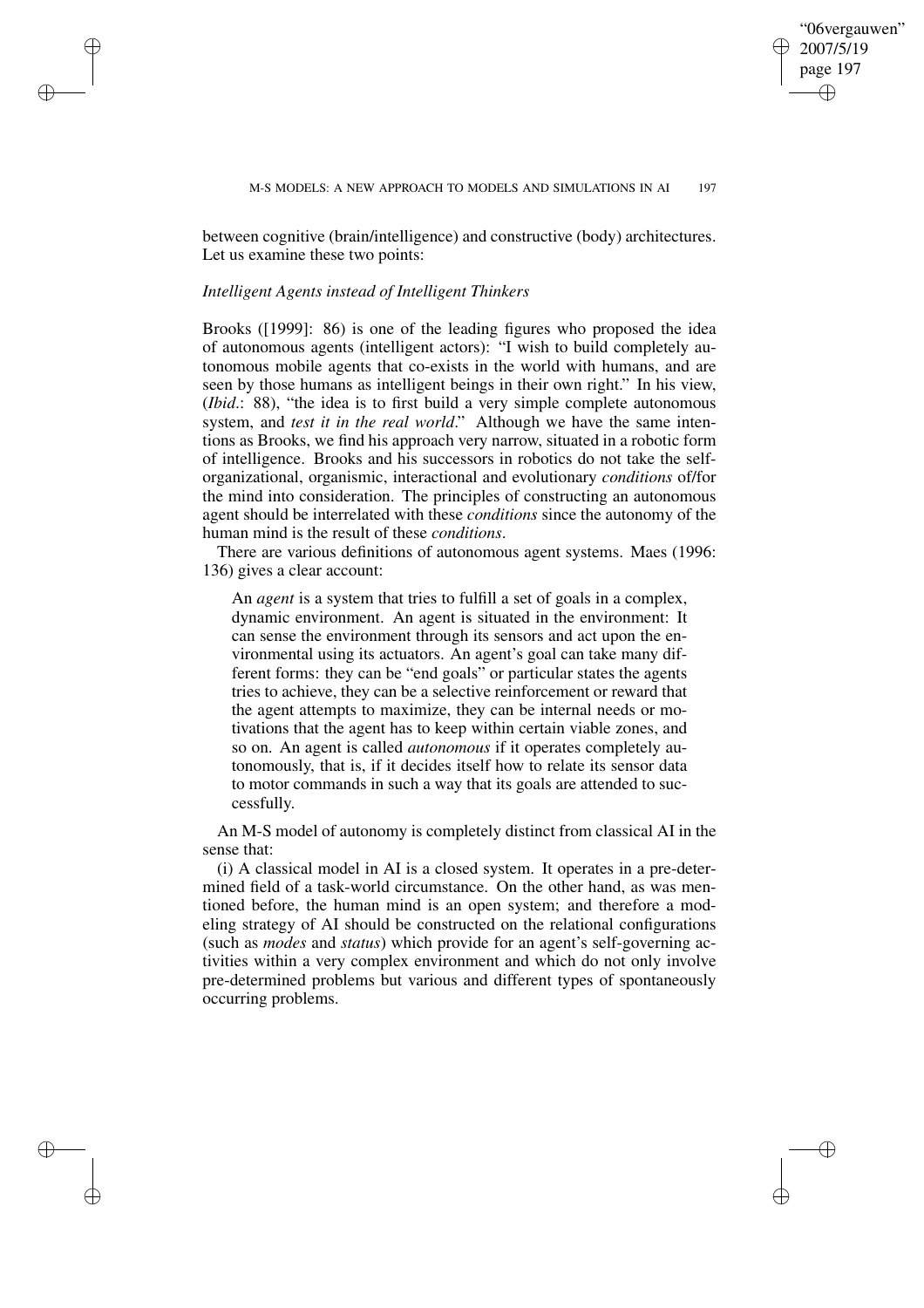"06vergauwen" 2007/5/19 page 198

✐

✐

✐

✐

(ii) A classical model in AI is designed to deal with an exact problem in a given time. On the other hand, an M-S model of autonomy aims at designing agents which can formulate their own problems and gain experience from them in order to provide for adaptation to the environment. Therefore, the correlations of *modes* and *status* will intend to create their own problems instead of solving pre-arranged problems.

(iii) A classical model in AI considers cognition as a framed "knowledge" which can be stated in a formal manner. On the other hand, the M-S model of autonomy orders the relational configurations of *modes* and *status* in order to gain cognition as a "derived-and-acquired-knowledge."

(iv) A classical model in AI intends to design "intelligent thinkers" that specialize on one subject. On the other hand, an M-S model of autonomy intends to create "intelligent agents".

# *The Compatibility of Cognitive and Bodily [Constructive] Architectures*

It is the main argument of Merleau-Ponty in his *Phenomenology of Perception* that the body is ignored in traditional philosophies. This is also valid for classical AI. The usual modeling strategies of AI dismiss the body. In AI, the body always remains as a missing piece of the "mind's puzzle". Brooks ([1999]: 62) expresses this issue in a different way:

The role of AI was to take descriptions of the world (though usually not as geometric as vision seemed destined to deliver, or as robotics seemed to need) and manipulate them based on a data-base of knowledge about how the world works in order to solve problems, make plans, and produce explanations. These high-level aspirations have very rarely been embodied by connection to either computer vision systems or robotics devices.

Our M-S model of autonomy intends to construct *embodied systems*<sup>28</sup> in which the cognitive and the bodily architectures are in harmony. Here, we use the term "architecture" in a *conditional* sense. That is to say that the cognitive and bodily architectures are not considered as a design for the construction of a target system, but rather as a construction for the *conditions*

<sup>28</sup> Tschacher et al. (1999: 77) describes an *embodied systems* as follows: "Interaction with an environment implies that *embodied* systems have to be constructed. Embodiment is a prerequisite of situated cognition. Only if a system is in direct relation with its environment, i.e. only if it has a body of some sort, is it able to act in a situated way. In terms of intelligent systems design and modeling the idea of embodiment has led to a remarkable increase of work with *mobile robots* or *autonomous agents*." Lee and Lacey (2003: 368) give another definition: "Embodiment refers to the agent having a physical structure within the environment itself, which necessarily gives the potential to influence or disturb situations or events."

✐

✐

✐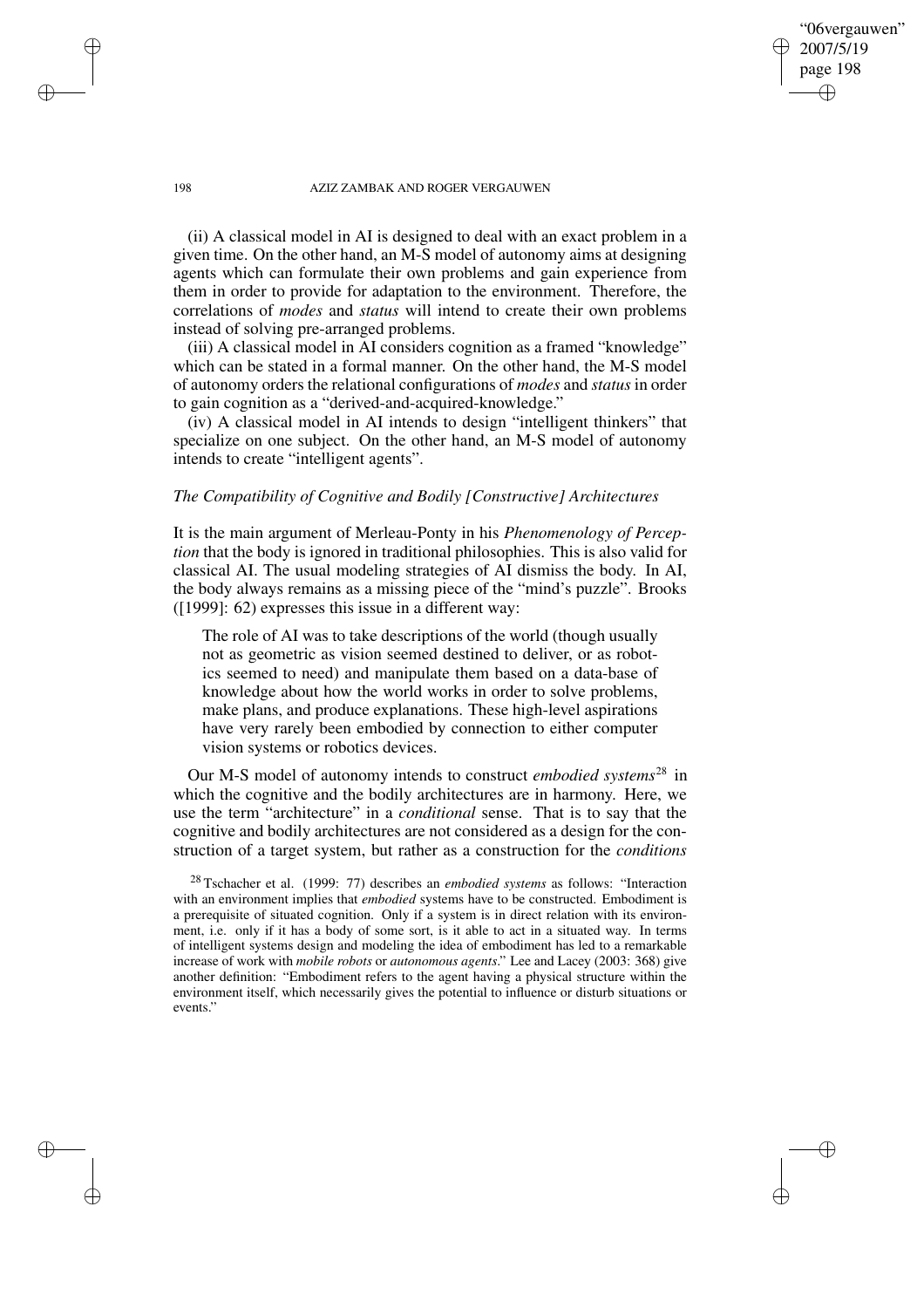✐

of the design of a target system. In other words, an M-S model of autonomy will have to construct the design of the relations between the sub-parts of the cognitive and constructive (bodily) architectures as distinct from the human behavioral model and it will have its own autonomous *conditional architecture* in terms of correlations between *modes* and *status*. This is one of the essential points that differentiates the M-S model of autonomy from the other intelligent *embodied systems* such as behavior-based robotics.

# 3.4. *M-S Models of Evolution*

An M-S model of evolution requires discussing two main topics; namely, *adaptation* and the *de-centralization* of representation.

## *Adaptation*

✐

✐

✐

✐

Adaptation is a plausible mechanism of evolution, and probably the most significant one. An M-S model of evolution considers the adaptation problem in AI as a problem of designing relational configurations that can give rise to productive, creative, and de-centralized representational systems. Moreover, it aims at constructing *centrifugal principles* by which is meant that "a single control mechanism breaks itself down into number of sub-mechanisms in a process of adaptation and differentiation" (Ziemke 2001: 216). Darwin's notion of natural selection can be the reference point in the construction process of *centrifugal principles*.

## *The De-centralization of Representation*

The M-S model of evolution is a structure in which the relational configurations of *modes* and *status* can evolve within the same system. A decentralized representational model, such as multi-agent systems, can provide for the evolution of an *embodied system*. In an M-S model of evolution, there is not any central representation.<sup>29</sup> In such a model, we do not consider the representation as a mirror of the structure of a target system, but as a *mode* and/or a *status* distinguished from proper spatio-temporal physical target systems. In the classical view, models are treated as representational objects; the M-S models are *conditional* systems in which representations are defined in terms of these *conditions* such as evolution (adaptation).

 $^{29}$  In his well-known article "Intelligence without Representation", Brooks ([1999]: 81) argues that "representation is the wrong unit of abstraction in building the bulkiest parts of intelligent systems." Claiming that there is "no central representation" in the M-S model of evolution is completely different from Brooks' point of view since the M-S model does not deny representations but de-emphasizes their roles in the correlations of *modes* and *status*.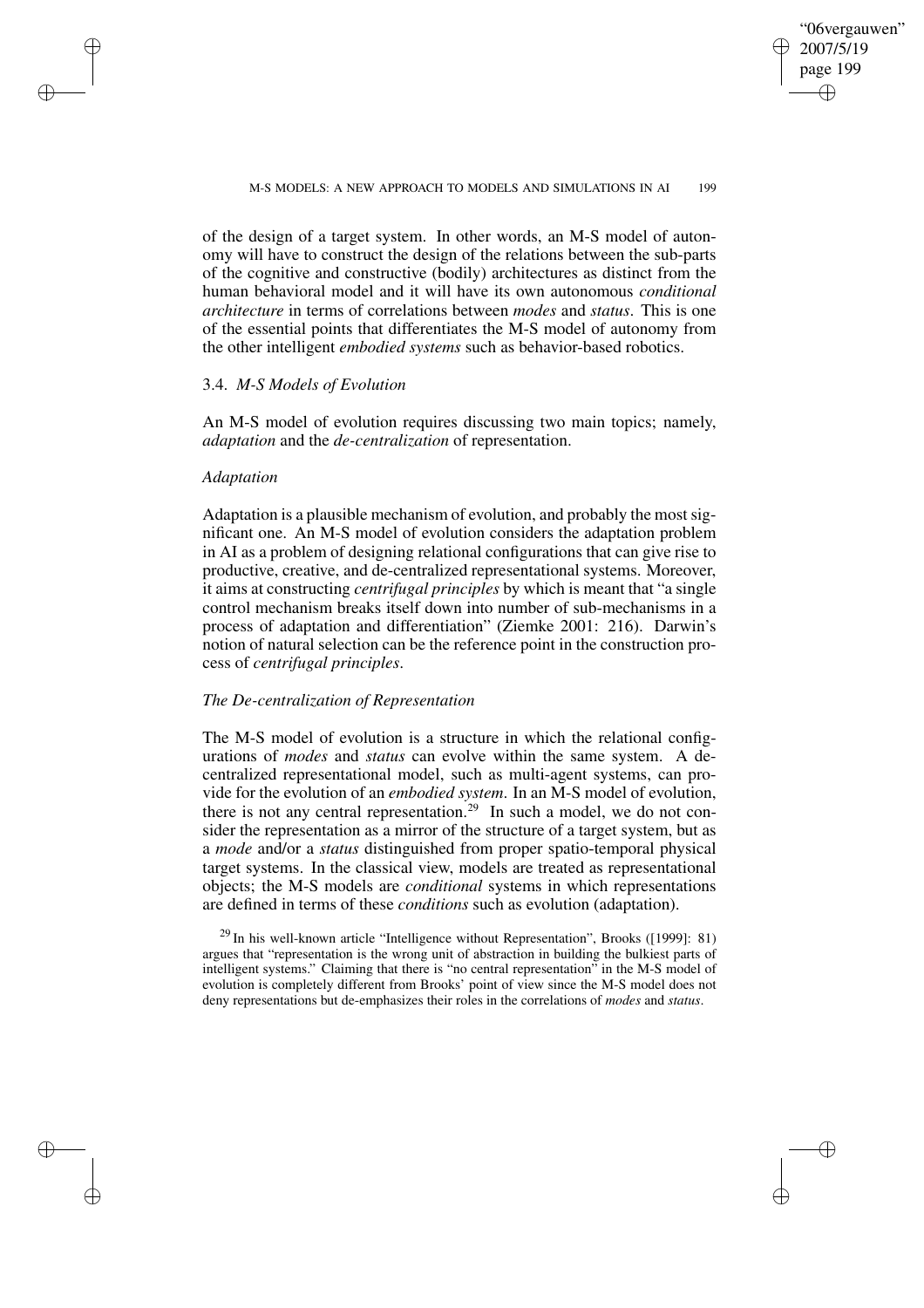"06vergauwen" 2007/5/19 page 200

✐

✐

✐

✐

# 3.5. *M-S Models of Interaction*

An M-S model of interaction aims at constructing "situated cognition"<sup>30</sup> according to the following principles:

– The *Umwelt* is seen from the position of the agent instead of from the designer's position.

– The behavior of the agent system depends on the interaction between the M-S model and the *Umwelt*.

– The situated agent can survive in a very complex environment by depending on its own experience. This experience is the aggregate of all external and internal (*modes* and *status*) conditions. This type of experience does not have any phenomenological sense or content.

– Human intelligence is an adapted form (*condition*) of the mind to the *Umwelt*, which should be considered as *situatedness* since all perceptions, intentions, behaviors, and other mental states of an individual are developed together as a result of the interaction.

– Interaction is a kind of embodiment in a social and physical activity, and also a contextual appearance within particular settings.

– Interaction is not a different version of the frame problem. Therefore, it is not a problem of logic, but rather a problem of modeling.

– Cognition has two sources; namely, the *social* and the *conditional* (selforganization, organism and evolution). Interaction is the *condition* which unites these two sources.

– Cognition is not a passive form of knowledge, but an *interactional* and *situated* form of knowledge which is based on the interrelated structural, dynamic, organizational and functional complexity of the *Umwelt*.

✐

✐

✐

<sup>30</sup> The issue of "situated cognition" was raised in the early 80's as a result of many critiques of the classical view of AI in which intelligence is considered as symbol manipulation. The common point in these critiques was that human thought cannot be reduced to the rules of formal systems and these formal systems are, therefore, not applicable to all of the human social and physical conditions (See Dreyfus 1972, Winogard and Flores 1986, Dretske 1993). The "situated cognition" approach treats human intelligence as a physically and socially embedded activity. It has been studied under various research areas such as "Situated Action" (Suchman 1987), "Situated Cognition" (Clancey 1997), "Situated AI" (Husbands et al. 1993), "Situated Robotics" (Hallam and Malcolm 1994), "Situated Activity" (Hendriks-Jansen 1996), and "Situated Translation" (Risku 2000). Clancey (1997: 4) describes "situated cognition" as follows: "Situated cognition is the study of how human knowledge develops as a means of coordinating activity *within activity itself*. This means that feedback — occurring internally and with the environment over time — is of paramount importance. Knowledge therefore has a dynamic aspect in both formation and content. This shift in perspective from knowledge as *stored artifact* to knowledge as *constructed capability-in-action* is inspiring a new generation of cyberneticists in the field of situated robotics, ecological psychology, and computational neurosciences."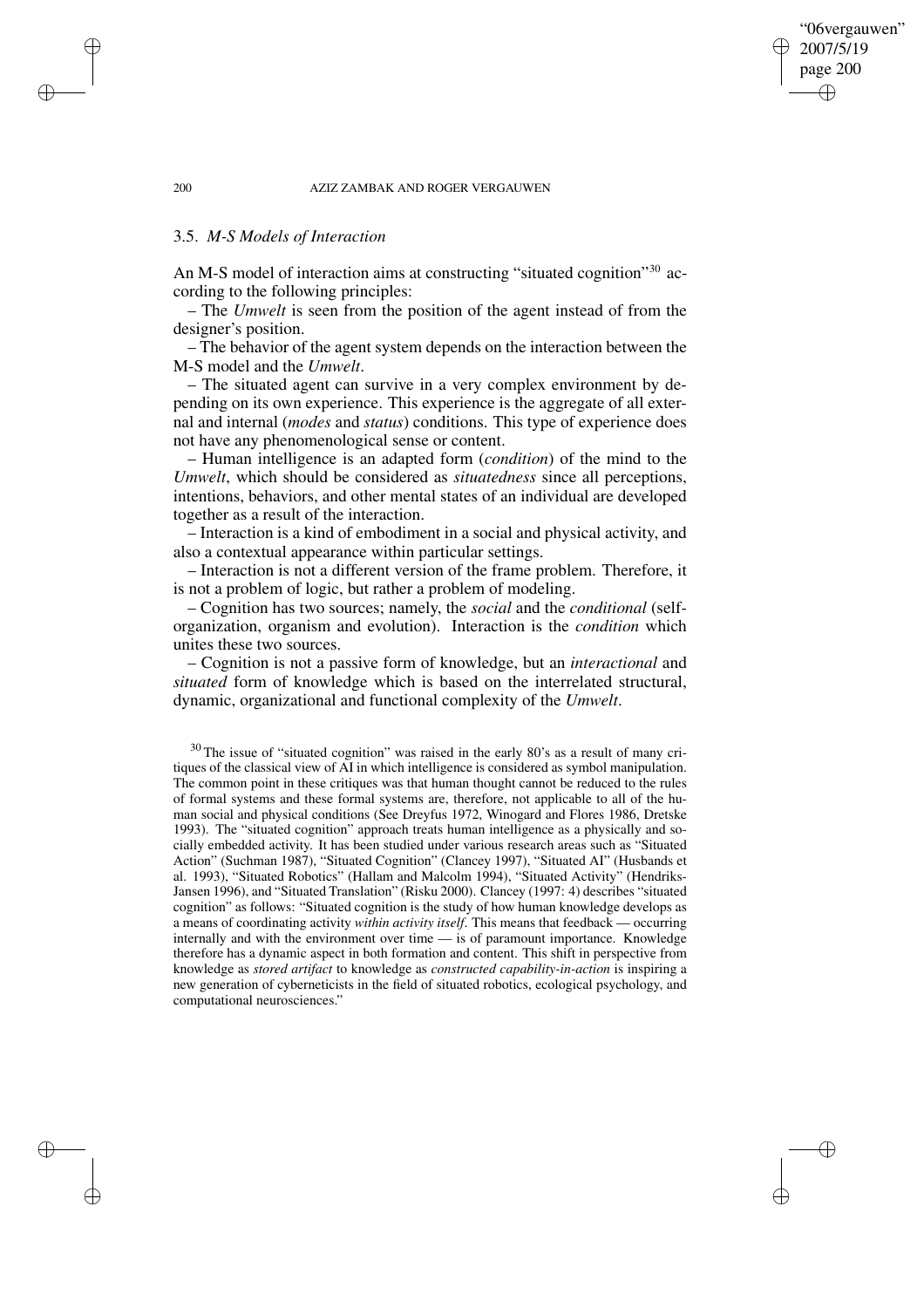"06vergauwen" 2007/5/19 page 201 ✐ ✐

✐

✐

# *Conclusion*

✐

✐

✐

✐

In this paper, we have argued that the classical modeling process cannot be applied to the endeavor of modeling the mind and that therefore we need a new type of model which can be used in mental, linguistic, and logical modeling in AI. The basic reason for this new type of model is the need to look for the *conditions* of/for human intelligence instead of looking for the prerequisites and the actual criteria of human intelligence. Therefore, a new type of model, M-S models, are formulated in order to construct a system to realize these *conditions* in an *embodied system*. The basic difference of an M-S model from the classical ones is that it does not aim at understanding the target system [certain cognitive skills of the mind] but rather at operating specific, natural, or proper actions that belong to the target system. At this point, two questions arise: Firstly, is an M-S model a kind of functional strategy in AI? Secondly, is such a model a kind of black-boxism? The answer to both of these questions is "No":

M-S models cannot be simply described as functional models because the relational configurations of *modes* and *status* cannot be considered as an input-output relation. Even if they are in a kind of input-output relation, the output of an M-S model counts also as an input for the same embodied/situated dynamic system. For instance, in calculation, the algorithmic processes of the machine and the brain are completely different but they provide the same result (Of course, there is a possibility for the brain to make a wrong calculation or for the machine to be misprogrammed). In this case, the calculation of the machine is just a simple function of the algorithmic thought of the mind. However, as Kary and Mahner (2002: 69) note "the more complex and specialized the function, the more it becomes tied to the special properties of specific materials and systems." Therefore, no mental, linguistic or logical model in AI can be constructed purely in a functional sense since the mind is a very complex structure based on various *conditions*. These *conditions* cannot be functionalized. Moreover, the modeling of the mind cannot be simply reduced to the problem of substance-function (hardware-software) interdependence. Let us give another example: the underlying physical principles of the flight of a bird and an airplane are quite similar. Both are based on the principles of aerodynamics. However, an airplane as a model of a bird cannot be simply considered as a function for flight. It is not a realistic model of a bird. The material structure of an airplane is completely distinct from a bird: it does not flap its wings, nor does it run on two legs. Moreover, the flight capability of an airplane is also open to new developments. Therefore, metaphorically speaking, aerodynamics is the *condition* of/for the flight which does not necessarily depend on structural and organizational components of a bird's flight. This is also valid for M-S models. An M-S model is not interested in the structural (hardware)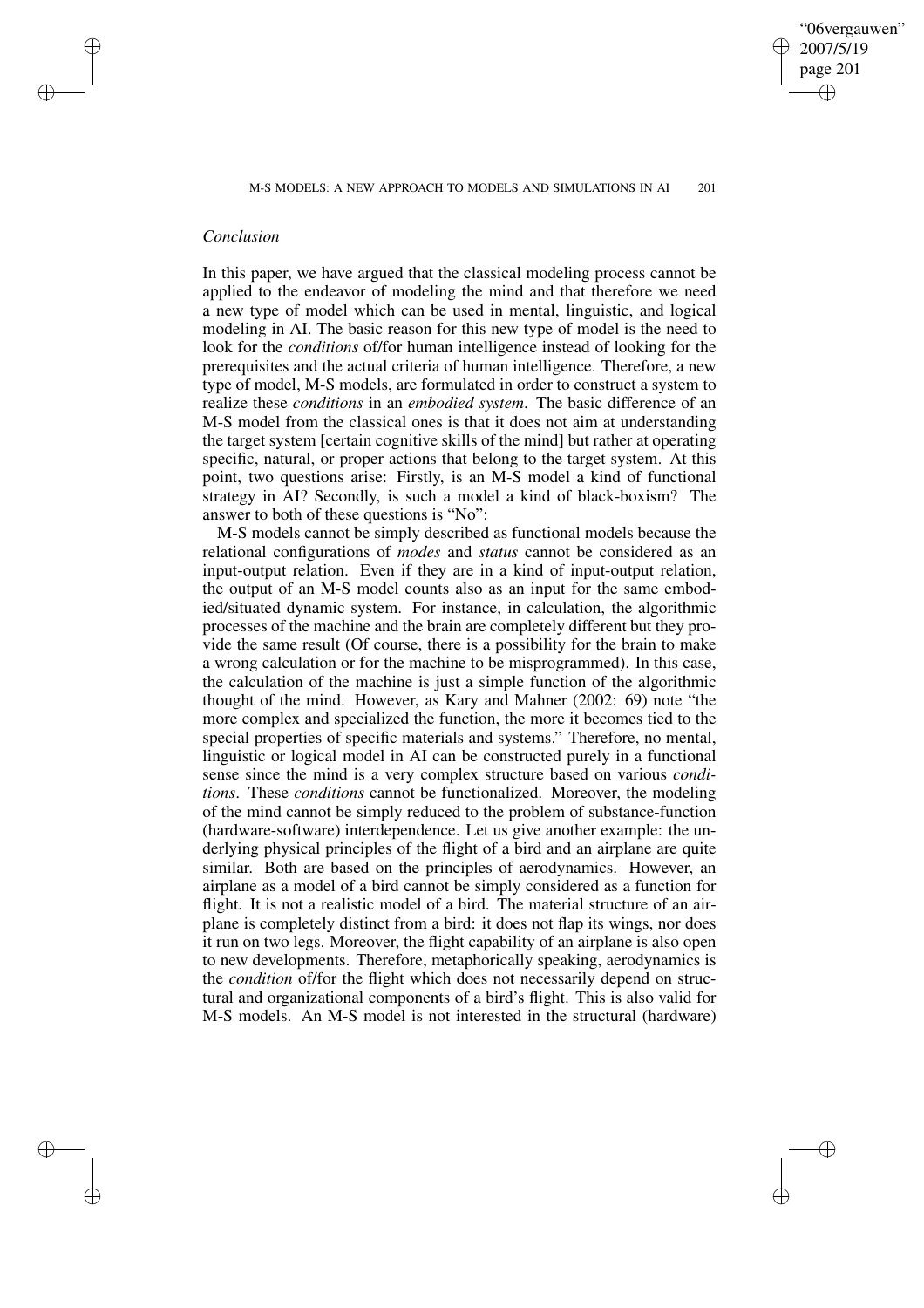"06vergauwen" 2007/5/19 page 202

✐

✐

✐

✐

and organizational (software) components of the mind; but it is interested in the *conditions* of/for the mind. The modeling process of these *conditions* is not a functional stage because an M-S model is more than an input-output relation. Therefore, an M-S model will have to be constructed in such a way that it will have the potentiality to develop the mind's mental, linguistic and reasoning features.

The M-S model is not simply *black-boxism*. Although both the black-box model and the M-S model ignore the internal structure of its target system (the mind), the M-S model is distinct from the black-box model. Blackboxism can be a suitable strategy for a component of a system. Yet it cannot be an applicable type of model to the whole system. In addition, while M-S models ignore the structural and organizational character of their target system, they focus on the *conditions* of/for the target system. A black-box model is sensitive to the stimuli of the target system. Its configuration depends on the connection between the input and output terminals. On the other hand, the M-S model is a kind of an autonomous control system in which the configuration of input-output cannot be situated in a linear and located position.

Catholic University of Leuven Institute of Philosophy Center for Logic, Philosophy of Science, and Philosophy of Language Kardinaal Mercierplein 2 3000 Leuven Belgium E-mail: Roger.Vergauwen@hiw.kuleuven.ac.Be

# **REFERENCES**

- Achinstein, Peter (1965). "Theoretical Models", *British Journal for the Philosophy of Science*, 16, pp. 102–120.
- Agar, W.E. (1951). *The Theory of the Living Organism*, Victoria: Melbourne University Press.
- Andrew, Alex M. (1991). "Autopoiesis-Allopoiesis Interplay" in *Autopoiesis: A Theory of Living Organization*, ed. Milan Zeleny, Oxford: North Holland, pp. 157–166.
- Barkow, J., Cosmides, L. and Tobby, J. (eds.) (1992). *The Adapted Mind: Evolutionary Psychology and the Generation of Culture*, New York: Oxford University Press.
- Ben-Eli, Michael U. (1981). "Self-Organization, Autopoiesis, and Evolution" in *Autopoiesis: A Theory of Living Organization*, ed. Milan Zeleny, Oxford: North Holland, pp. 169–182.

✐

✐

✐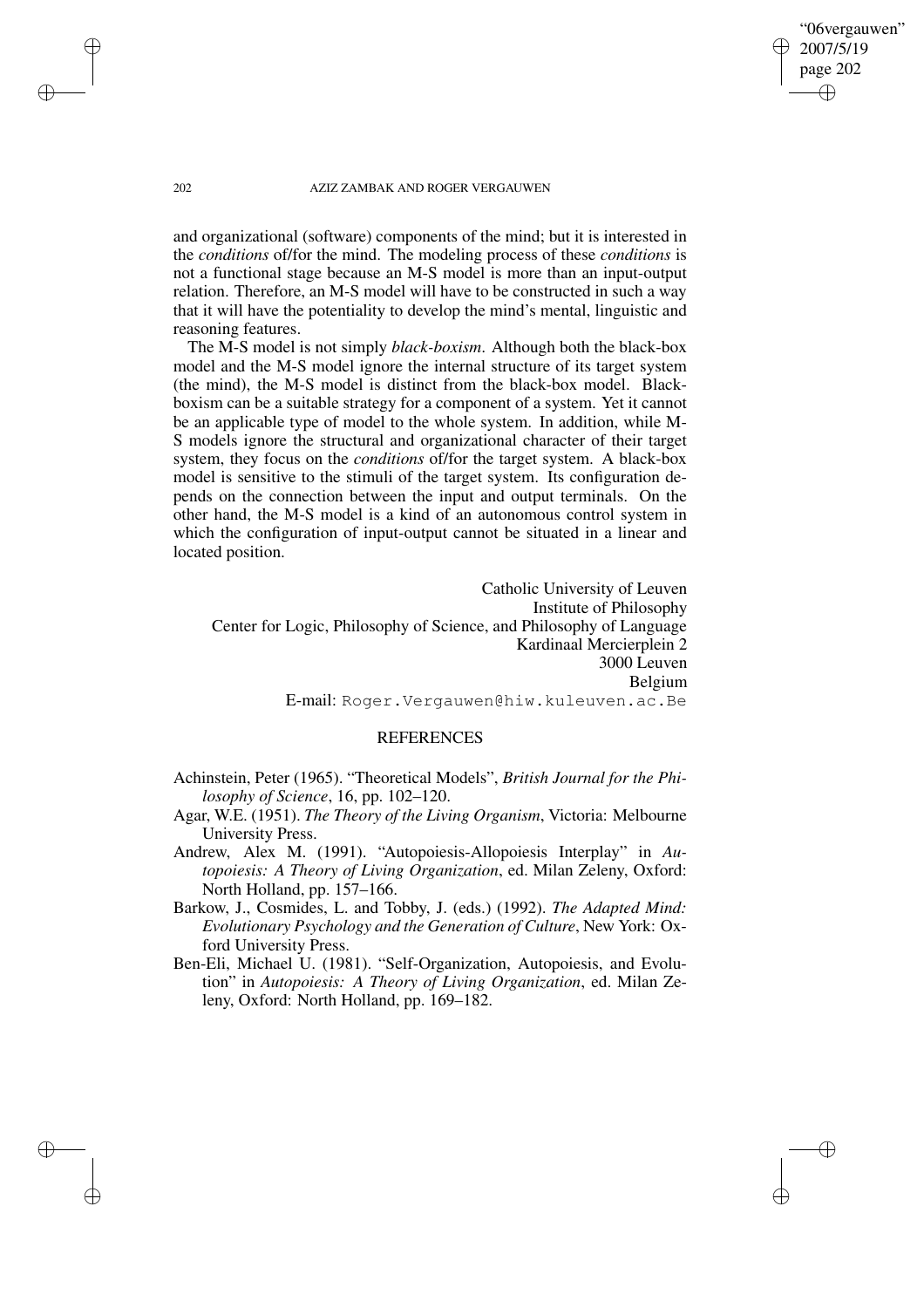✐

Black, Max (1962). *Models and Metaphors*, New York: Correll University Press.

✐

✐

✐

- Boden, Margaret A. (1989). *Artificial Intelligence in Psychology*, Cambridge, MA: MIT Press.
- Bowden, B.V. (ed.) (1953). *Faster Than Thought: A Symposium on Digital Computing Machines*, London: Pilman.
- Brooks, Rodney A. (1999). *Cambrian Intelligence: the Early history of the New AI*, Cambridge, MA: MIT Press.
- Bunge, Mario (1973). *Method, Model and Matter*, Dordrecht: D. Reidel Publishing Company.
- Burwick, Frederick (ed.) (1987). *Approaches to Organic Form*, Dordrecht: D. Reidel Publishing Company.
- Byerly, Henry (1969). "Model-structures and Model-objects", *British Journal for the Philosophy of Science*, 20, pp. 135–144.
- Clancey, William J. (1997). *Situated Cognition: On Human Knowledge and Computer Representations*, Cambridge: Cambridge University Press.
- Dawkins, R. (1982). *The Extended Phenotype*, San Francisco: W.H. Freeman.
- Deutsch, Karl W. (1951). "Mechanism, Organism, and Society: Some Models in Natural and Social Science", *Philosophy of Science*, 18, pp. 230– 252.
- Dretske, F. (1981). *Knowledge and the Flow of Information*, Cambridge, MA: MIT Press.
- Dretske, F. (1988). *Explaining Behavior: Reasons in a World of Causes*, Cambridge, MA: MIT Press.
- Dretske, Fred (1993). "Can Intelligence Be Artificial", *Philosophical Studies*, 71, pp. 201–216.
- Dreyfus, H. (1972). *What Computers Can't Do*, New York: Harper and Row.
- Fodor, Jerry A. (1991). *A Theory of Content*, Cambridge, MA: MIT Press.
- Galileo, G. [1957]. *The Assayer in Discoveries and Opinions of Galileo*, by Stillman Drake, New York: Doubleday.
- Gardner, Howard (1993). *Frames of Mind: The Theory of Multiple Intelligences*, London: Fontana Press.
- Gregory, Richard L. (1984). *Mind in Science: A History of Explanations in Psychology and Physics*, New York: Penguin Books.
- Hallam, J.C. and Malcolm, C.A. (1994). "Behavior: Perception, Action and Intelligence – The View from Situated Robotics", *Proc. Royal Society Land A* 349: pp. 29–42.
- Harré, Rom (1970). *The Principles of Scientific Thinking*, London: Macmillan and Co Ltd.
- Haugeland, John (1985). *Artificial Intelligence: The Very Idea*, Cambridge, MA: MIT Press.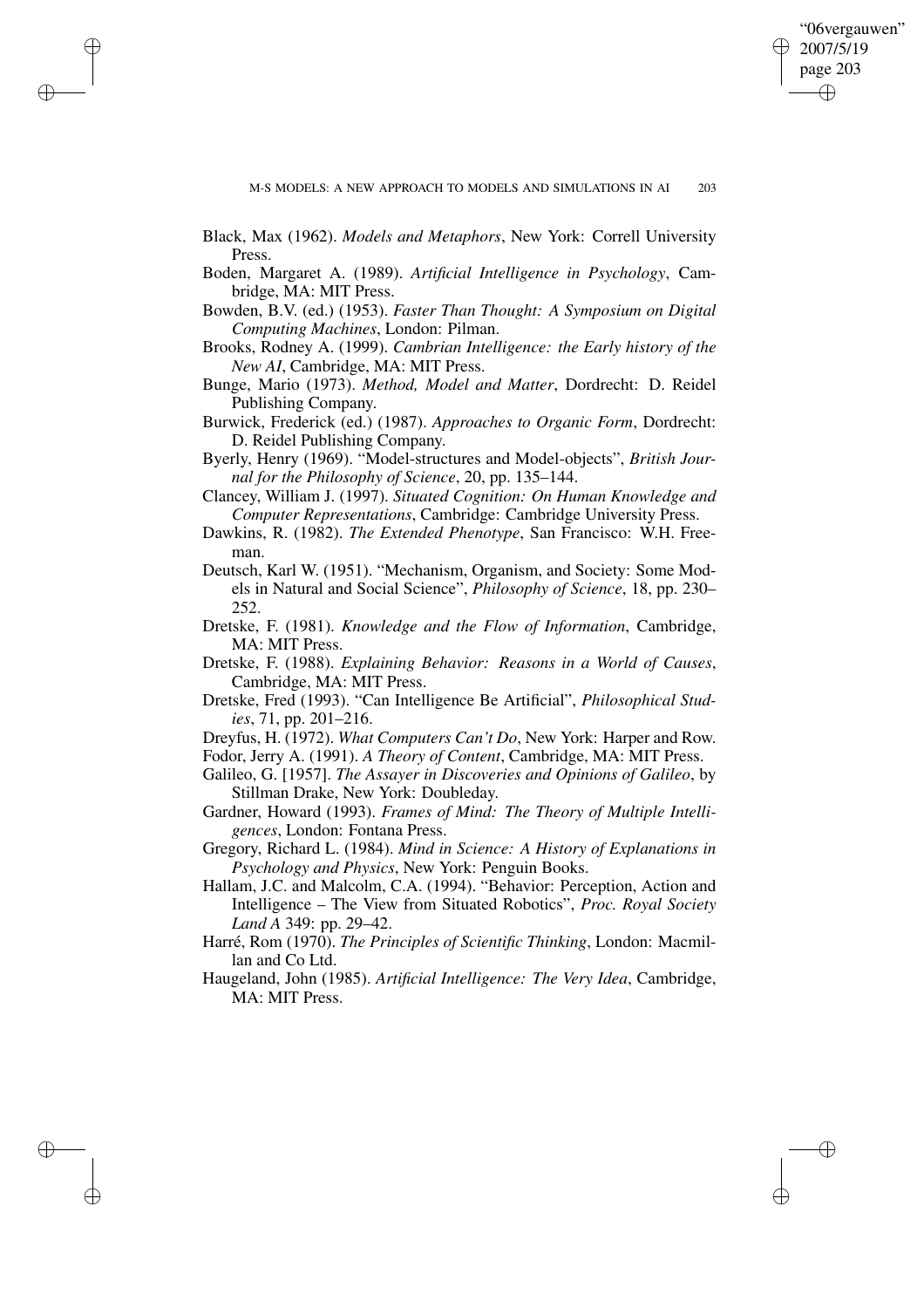"06vergauwen" 2007/5/19 page 204 ✐ ✐

✐

✐

#### 204 AZIZ ZAMBAK AND ROGER VERGAUWEN

- Hendriks-Jansen, H. (1996). *Catching Ourselves in the Act – Situated Activity, Interactive Emergence, Evolution, and Human Thought*. Cambridge, MA: MIT Press.
- Hesse, Mary, B. (1966). *Models and Analogies in Science*, Indiana: University of Notre Dame Press.
- Husbands, P., Harvey, I., Cliff D. (1993). "An Evolutionary Approach to Situated AI" in *Prospects for Artificial Intelligence*, eds. A. Sloman, D. Hogg, G. Humphreys, A. Ramsay and D. Partridge, IOS Press, pp. 61– 70.
- Kary, Michael & Mahner, Martin (2002). "How Would You Know If You Synthesized A Thinking Thing?", *Minds and Machines*, 12, pp. 61–86.
- Leatherdale, W.H. (1974). *Analogy, Model and Metaphor in Science*, Amsterdam: North-Holland Publishing Company.
- Lee, M.H. & Lacey, N.J. (2003). "The Influence of Epistemology on the Design of Artificial Agents", *Minds and Machines*, 13, pp. 367–395.
- Lloyd, Elisabeth A. (2000). "Models", in *Routledge Encyclopedia of Philosophy*, ed. Edward Craig.
- Maes, Pattie (1996). "Modeling Adaptive Autonomous Agents", in *Artificial Life*, ed. Christopher G. Langton, Cambridge, MA: MIT Press, pp. 135– 162.
- Mainzer, K. & Müller, A. (1998). "From Simple to Complex Systems: Some Preliminary Ideas on the Order of Reality" in *From Simplicity to Complexity*, ed. Klaus Mainzer, Achim Müller and Walter G. Saltzer, Wiesbaden: Vieweg Publishing, pp. 1–6.
- Merleau-Ponty, Maurice [1945]. *Phenomenology of Perception*, London: Routledge, 1962.
- Miles, T.R. (1957). "On Defining Intelligence", *British Journal of Educational Psychology*, 27, pp. 153–167.
- Millikan, Ruth G. (1984). *Language, Thought and Other Biological Categories*, Cambridge, MA: MIT Press.
- Nagel, Ernest (1960). "Mechanistic Explanation and Organismic Biology" in *The Structure of Scientific Thought*, ed. Edward H. Madden, Boston: Houghton Mifflin Company, pp. 132–141.
- Nelson, R.J. (1989). *The Logic of Mind*, Dordrecht: Kluwer Academic Publishers.
- Pierce, Charles S. (1934). *Collected Papers of Charles Sanders Pierce, Vol. II*, Cambridge, MA: Harvard University Press.
- Newton, I. (1972) *Isaac Newton's Philosophiae naturalis principia mathematica* (from the 3rd edn of 1726) with variant readings, eds. A. Koyré and I.B. Cohen, with assistance of A. Whitman, Cambridge, MA: Harvard University Pres.
- Pratt, Vernon (1987). *Thinking Machines: The Evolution of Artificial Intelligence*, Oxford: basic Blackwell.

✐

✐

✐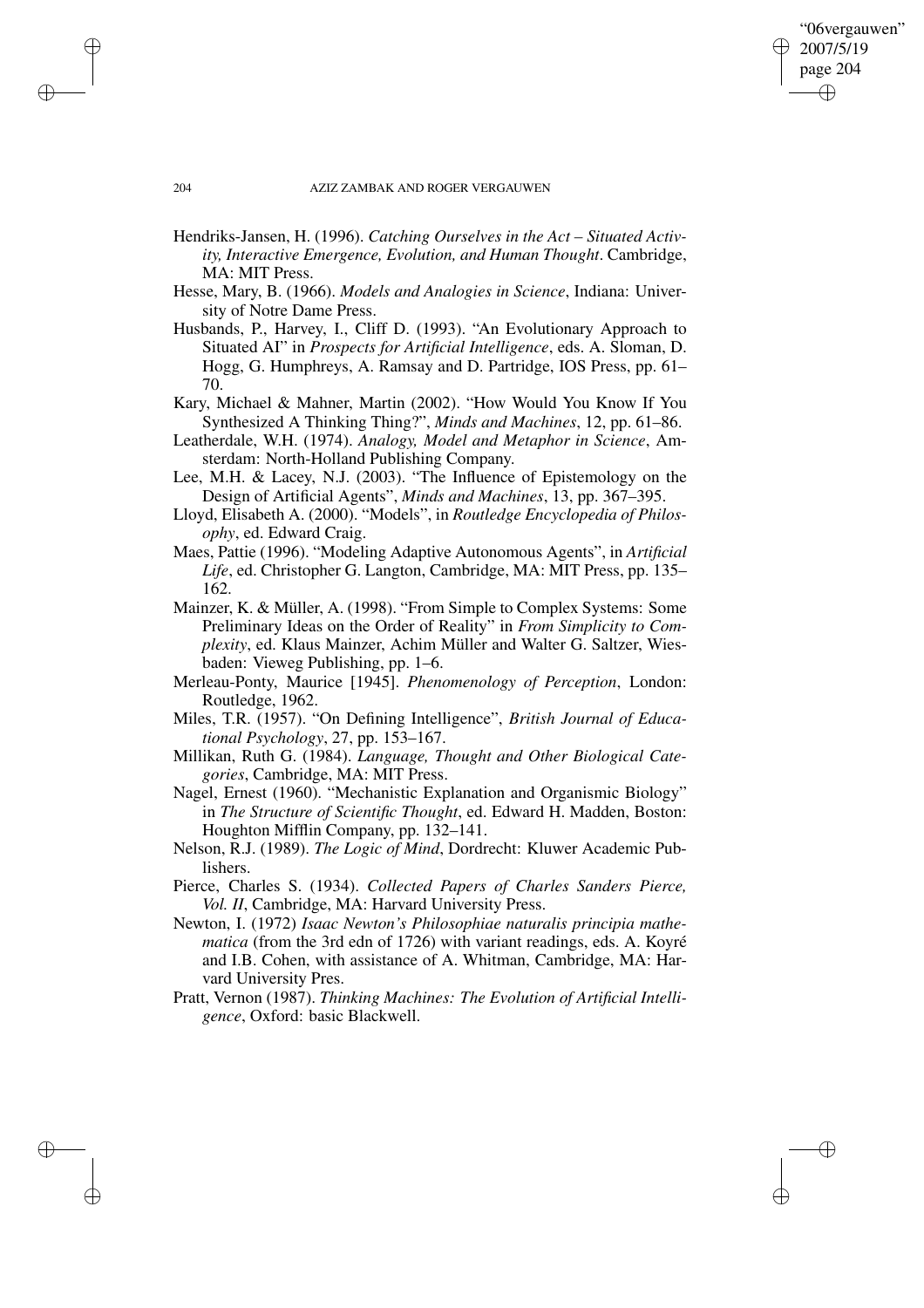"06vergauwen" 2007/5/19 page 205 ✐ ✐

✐

✐

Risku, H. (2000). "Situated Translation und Situated Cognition: Ungleiche Schwestern" in *Translationswissenschaft. Fertschrift für Mary Snell-Hornby*, eds. M. Kadric, K. Kaindl and F. Pöchhacker, Tübingen: Staaffenburg, pp. 81–91.

✐

✐

✐

- Sayre, Kenneth M. (1976). *Cybernetics and the Philosophy of Mind*, London: Routledge & Kegan Paul.
- Schultz, R.L. & Sullivan, E.M. (1972). "Developments in Simulation in Social and Administrative Science" in *Developments in Simulation in Social and Administrative Science*, ed. H. Guetzkow, P. Kotter & R.L. Schultz, Prentice Hall.
- Shanker, Stuart (1995). "Turing and the Origins of AI", *Philosophia Mathematica*, 3, pp. 52–85.
- Sternberg, Robert J. (1990). *Metaphors of Mind: Conceptions of the Nature of Intelligence*, Cambridge: Cambridge University Press.
- Suchman, L.A. (1987). *Plans and Situated Action: The Problem of Human-Machine Communication*, New York: Cambridge University Press.
- Tschacher, Wolfgang & Scheier Christian (1999). "The Perspective of Situated and Self-Organizing Cognition in Cognitive Psychology" in *The Nature of Concepts: Evolution, Structure and Representation*, ed. Philip van Loocke, London: Routledge, pp. 68–90.
- Varela, Francisco J. (1979). *Principles of Biological Autonomy*, Oxford: North Holland.
- Wartofsky, Marx W. (1979). *Models: Representation and the Scientific Understanding*, Dordrecht: D. Reidel Publishing Company.
- Way, Eileen Cornell (1995). "An Artificial Intelligence Approach to Models and metaphors" in *From a Metaphorical Point of View: A Multidisciplinary Approach to the Cognitive Content of Metaphor*, ed. Zdravko Radman, Berlin: Walter de Gruyter, pp. 165–198.
- Webb, Judson Chambers (1980). *Mechanism, Mentalism, and Metamathematics*, Dordrecht: D. Reidel Publishing Company.
- Williams, G.C. (1966). *Adaptation and Natural Selection*, Princeton: Princeton University Press.
- Winograd, T. and Flores, F. (1986). *Understanding Computers and Cognition*, Norwood, NJ: Ablex.
- Zeigler, Bernard P. (1976). *Theory of Modelling and Simulation*, Toronto: John Waley and Sons.
- Zeigler, Bernard P., Elzas, Maurice S., Klir, George J. and Ören, Tuncer I. (ed.) (1979). *Methodology and Simulation*, Amsterdam: North-Holland Publishing Company.
- Zeleny, Milan (1981). *Autopoiesis: A Theory of Living Organization*, Oxford: North Holland.